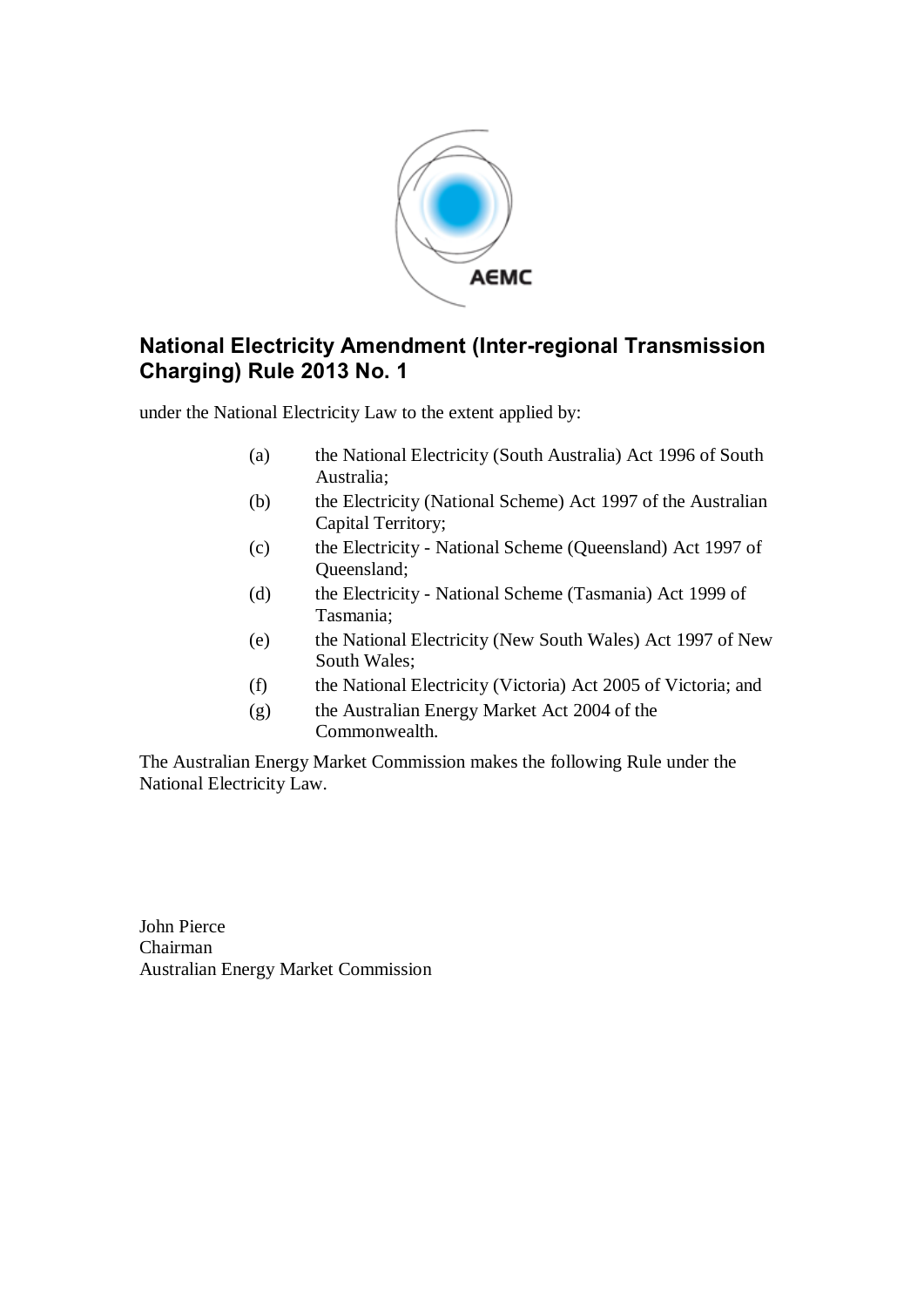# **National Electricity Amendment (Inter-regional Transmission Charging) Rule 2013 No. 1**

### **1 Title of Rule**

This Rule is the *National Electricity Amendment (Inter-regional Transmission Charging) Rule 2013 No.1*.

### **2 Commencement**

Schedules 1 and 2 of this Rule commence on 1 July 2015.

Schedule 3 of this Rule commences on 1 July 2014.

### **3 Amendment of the National Electricity Rules**

The National Electricity Rules are amended as set out in Schedule 1.

### **4 Amendment of the National Electricity Rules**

The National Electricity Rules are amended as set out in Schedule 2.

### **5 Savings and Transitional Amendments to the National Electricity Rules**

The National Electricity Rules are amended as set out in Schedule 3.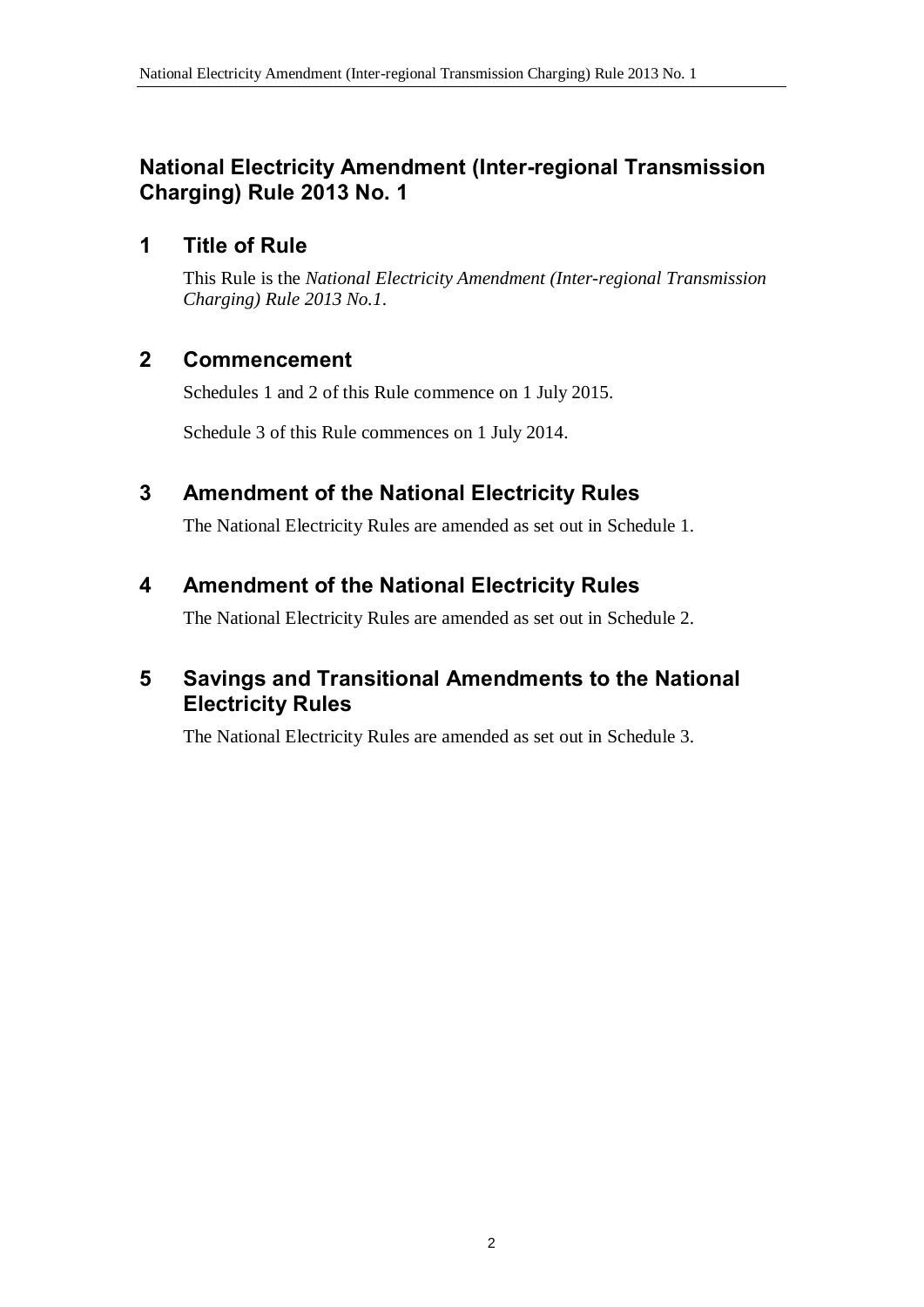#### **Schedule 1 Amendments of the National Electricity Rules**

(Clause 3)

### **[1] Clause 3.6.5 Economic regulation of transmission services generally**

In clause  $3.6.5(a)(4D)(ii)$ , after ";" insert "and".

### **[2] Clause 3.6.5 Economic regulation of transmission services generally**

Omit clause 3.6.5(a)(5) in its entirety and substitute "**[Deleted]**".

# **[3] Reference to "provider" in various clauses**

In clauses 6A.22.2, 6A.22.3(a), 6A.22.4, 6A.24.1(d), 6A.24.3(a)(3), 6A.24.3(c)(2), 6A.26.1(a), 6A.29.1(f) and 6A.29.2, omit "provider" whenever occurring and substitute "*Transmission Network Service Provider*".

## **[4] Clause 6A.22.1 Aggregate annual revenue requirement (AARR)**

In clause  $6A.22.1(1)$ , omit ", and" and substitute ";".

# **[5] Clause 6A.22.1 Aggregate annual revenue requirement (AARR)**

In clause 6A.22.1(2), omit "." and substitute:

; and

(3) by any allocation as agreed between *Transmission Network Service Providers* in accordance with clause 6A.29.3.

# **[6] Clause 6A.22.3 Meaning of attributable cost share**

In clause 6A.22.3(a), omit "under the principles in clause 6A.23.2" and substitute ",or approved, under this Part".

# **[7] Clause 6A.22.3 Meaning of attributable cost share**

In clause 6A.22.3(a)(2), after "*transmission system*" insert "and any other *transmission system*".

#### **[8] Clause 6A.23.2 Principles for the allocation of the AARR to categories of prescribed transmission services**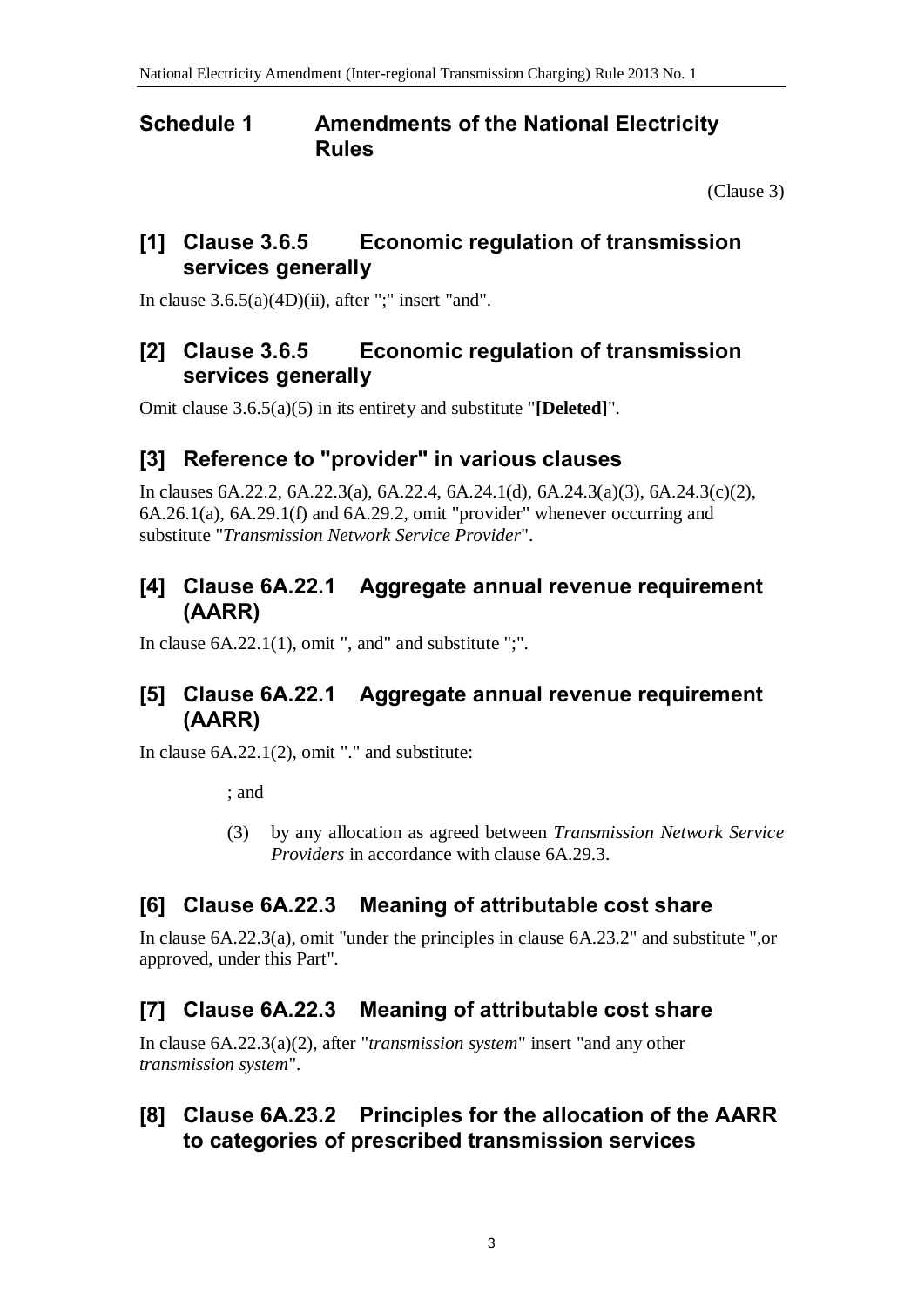Omit the clause 6A.23.2 heading, and substitute "Principles for the allocation of the aggregate annual revenue requirement".

# **[9] Clause 6A.23.2 Principles for the allocation of the AARR to categories of prescribed transmission services**

In clause 6A.23.2(d)(3), omit "and" where last occurring, and substitute "and/or".

#### **[10] Clause 6A.23.3 Principles for the allocation of the ASRR to transmission network connection points**

Omit clause 6A.23.3, including the clause heading, and substitute:

#### **Clause 6A.23.3 Principles for the allocation of the annual service revenue requirement to connection points**

The allocation of the *annual service revenue requirement* of a *Transmission Network Service Provider* for each *category of prescribed transmission services* to the relevant *connection points* (other than the *connection points* of any *Market Network Service Provider*), and the manner and sequence in which adjustments can be made to those allocations, for the relevant *regulatory year* to which the *maximum allowed revenue* relates, must be in accordance with the following principles:

- (a) The *annual service revenue requirement* for *prescribed TUOS services* is to be allocated between a locational component (*pre-adjusted locational component*) and a non-locational component (*pre-adjusted non-locational component*) either:
	- (1) as to 50% to each component; or
	- (2) an alternative allocation to each component, that is based on a reasonable estimate of future *network* utilisation and the likely need for future *transmission* investment, and that has the objective of providing more efficient locational signals to *Market Participants*, *Intending Participants* and end users.
- (b) Subject to paragraph (d), the *pre-adjusted locational component* is to be adjusted by:
	- (1) subtracting any amount estimated as proceeds from *auctions* or any portion of *settlements residue* allocated to the *directional interconnector* which is not the subject of a *SRD agreement* estimated to be receivable by the *Transmission Network Service Provider* from the *connection points* for each relevant *directional interconnector* as referred to in clause 3.18.4, with that amount including an adjustment calculated in accordance with paragraph (f); and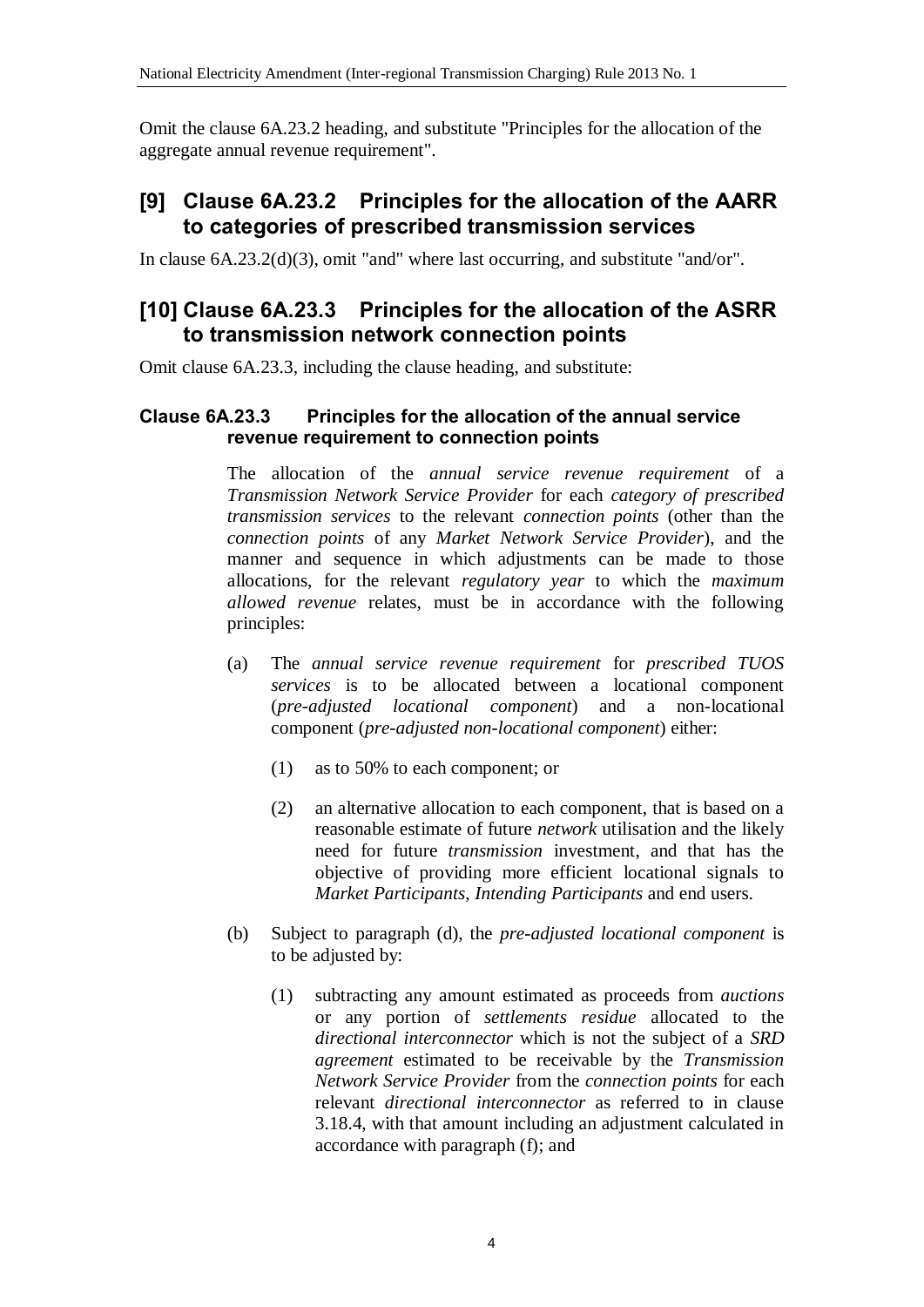(2) adding or subtracting the amount estimated by the *Co-ordinating Network Service Provider* for the *modified load export charge* receivable by or payable to the *Transmission Network Service Provider* under clause 6A.29A.5, with that amount including an adjustment calculated in accordance with paragraph (f),

(the *adjusted locational component*).

- (c) If the *adjusted locational component* is a positive amount, it is to be allocated to *transmission network connection points* of *Transmission Customers* on the basis of their proportionate use of the relevant *transmission system* assets. The *CRNP methodology* and the *modified CRNP methodology* are two permitted methodologies to estimate the proportionate use of the relevant *transmission system* assets.
- (d) If the *adjusted locational component* is a negative amount, then the *adjusted locational component* will be deemed to be zero and the absolute value of that negative amount is to be subtracted from the *pre-adjusted non-locational component* under subparagraph (e)(1).
- (e) The *pre-adjusted non-locational component* is to be adjusted by:
	- (1) subtracting the absolute value of the amount (if any) referred to in paragraph (d);
	- (2) adding or subtracting any remaining *settlements residue* (not being any amount referred to in subparagraph  $(b)(1)$ , but including the portionof *settlements residue* due to *intra-regional loss factors*) estimated to be receivable by or payable to the *Transmission Network Service Provider* in accordance with clause 3.6.5(a)(3);
	- (3) adding or subtracting any adjustment arising as a result of the application of clauses 6A.23.4(c) and (d);
	- (4) adding or subtracting any amount arising as a result of the application of prudent discounts (if any) under clauses 6A.26.1(d) to (g); and
	- (5) adding or subtracting any *over-recovery amount* or *under-recovery amount*, with that amount including an adjustment calculated in accordance with paragraph (f),

(the *adjusted non-locational component*).

- (f) The adjustment referred to in subparagraphs  $(b)(1)$ ,  $(b)(2)$  and  $(e)(5)$ must be calculated as the sum of:
	- (1) the difference between: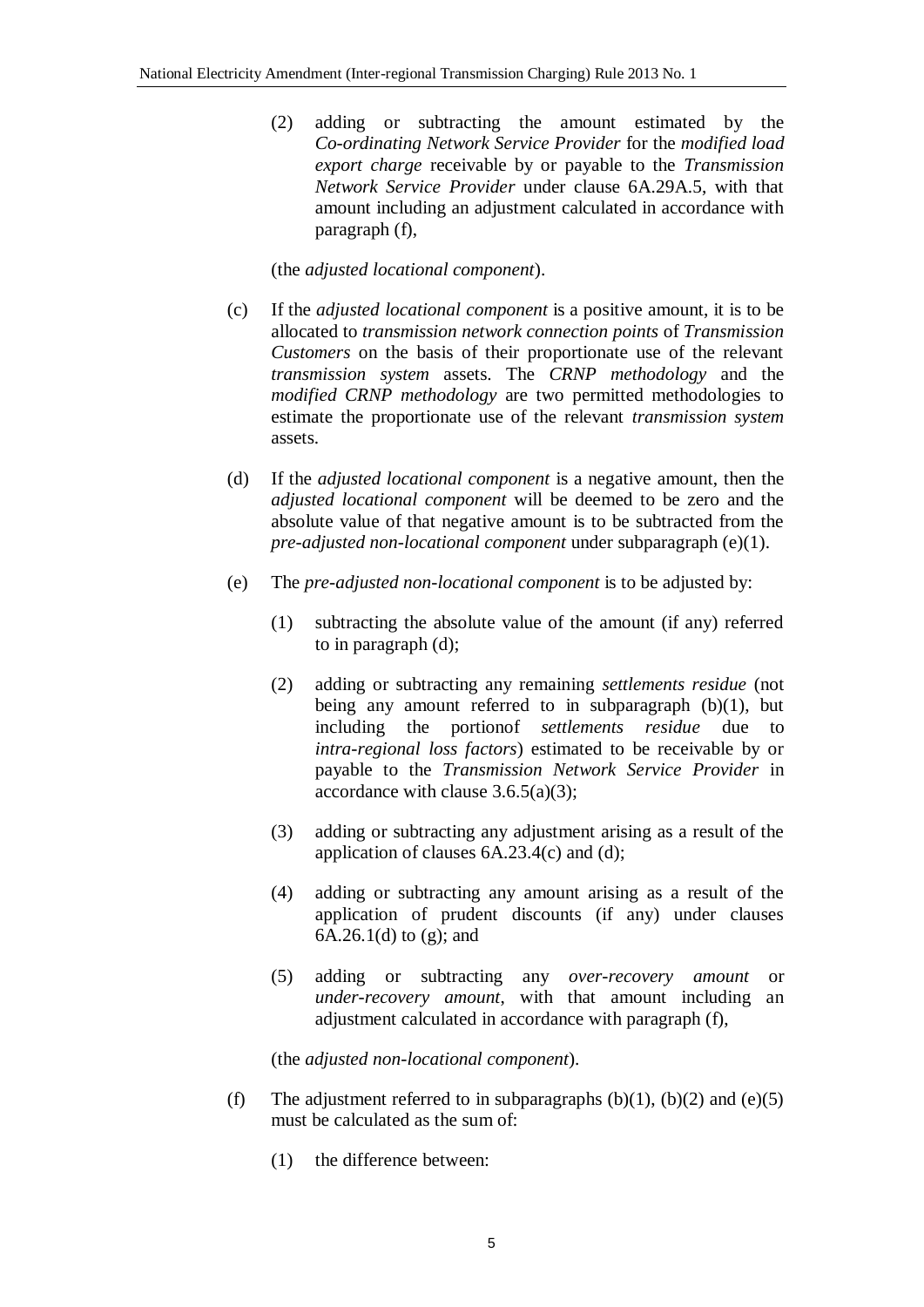- (i) the estimated amount payable or receivable for a service (or component of a service) referred to in subparagraphs (b)(1), (b)(2) and (e)(5) in year  $t - 1$ ; and
- (ii) the amount actually payable or receivable for that service (or that component of service) in year t - 1;
- (2) the difference between:
	- (i) the actual amount payable or receivable for that service (or that component of service) in year t - 2; and
	- (ii) the estimate of the amount payable or receivable for that service (or component of a service) in year t - 2 that was used for the purposes of clause  $(f)(1)(i)$  in accordance with the *Co-ordinating Network Service Provider's* or the *Transmission Network Service Provider's* (as the case may be) *pricing methodology* that applied in year t - 1; and
- (3) grossed up on the basis of the *allowed rate of return* as approved by the *AER* in the relevant *revenue determination* that applies to the *Transmission Network Service Provider* at the time when the further adjustment is to be made.
- (g) For the purposes of paragraph (f):
	- "year t" means the *regulatory year* in which adjustments are made under paragraph (f).
	- "year t 1" means the *regulatory year* immediately prior to year t or, where year t is the first year of a *regulatory control period*, the last *regulatory year* of the previous *regulatory control period*.
	- "year t 2" means the *regulatory year* immediately prior to year t - 1 or, where year t is the:
		- (1) first year of a *regulatory control period*, the penultimate *regulatory year* of the previous *regulatory control period*; and
		- (2) second year of a *regulatory control period*, the last *regulatory year* of the previous *regulatory control period*.
- (h) The *annual service revenue requirement* for *prescribed common transmission services* is to be adjusted by adding the operating and maintenance costs incurred in the provision of those services (to the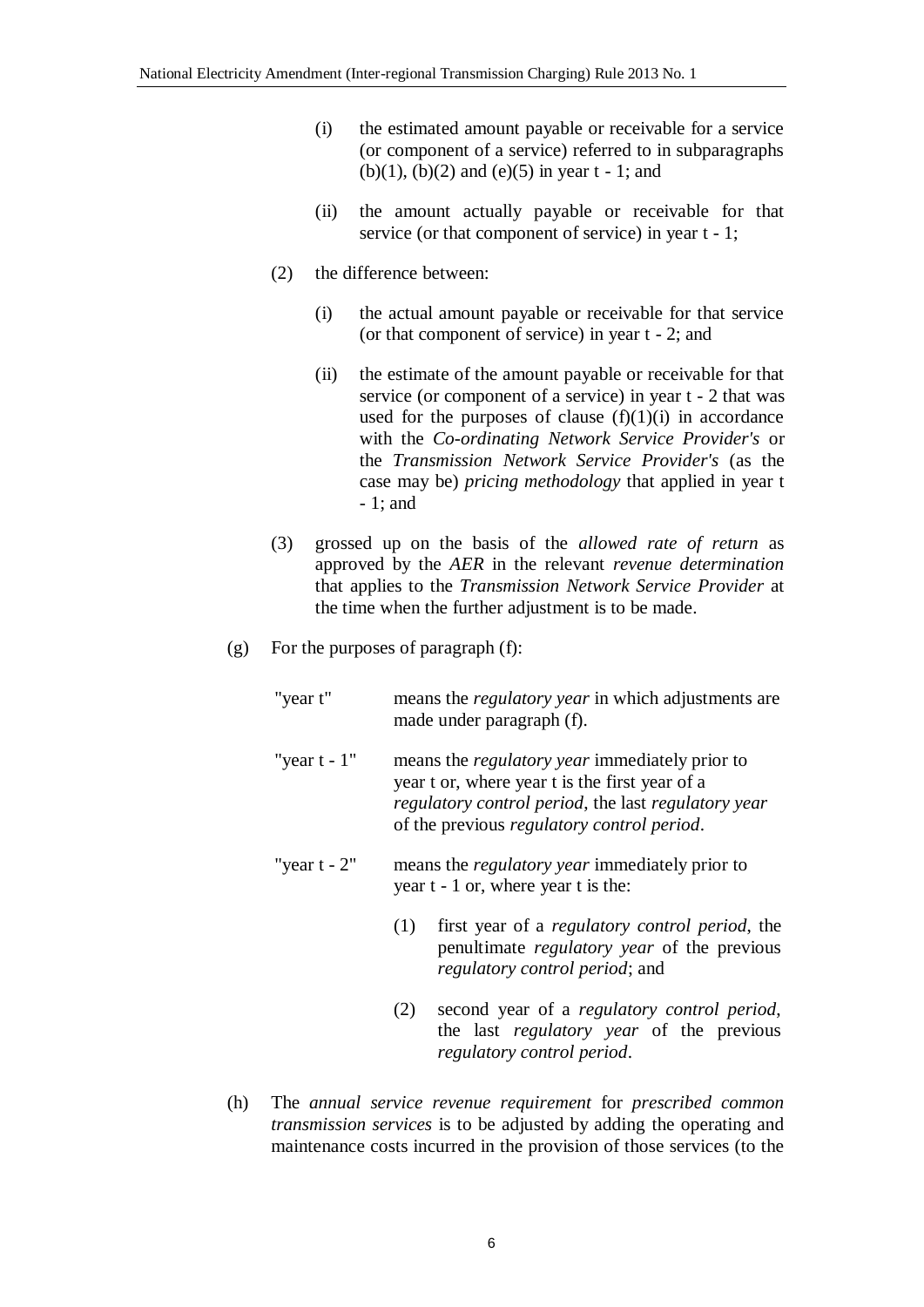extent that those costs were subtracted from the *maximum allowed revenue* in accordance with clause 6A.22.1).

- (i) The whole of the *annual service revenue requirement* for *prescribed entry services* is to be allocated to *transmission network connection points* (other than *connection points* of any *Market Network Service Provider*) in accordance with the *attributable connection point cost share* for *prescribed entry services* that are provided by the *Transmission Network Service Provider* at that *connection point*.
- (j) The whole of the *annual service revenue requirement* for *prescribed exit services* is to be allocated to *transmission network connection points* (other than *connection points* of any *Market Network Service Provider*) in accordance with the *attributable connection point cost share* for *prescribed exit services* that are provided by the *Transmission Network Service Provider* at that *connection point*.

# **[11] Clause 6A.23.4 Price structure principles**

Omit clause 6A.23.4, including the clause heading, and substitute:

#### **6A.23.4 Principles for the recovery of the Annual Service Revenue Requirement as prices**

The recovery of the *annual service revenue requirement* for a *Transmission Network Service Provider* as prices for *Transmission Customers* (but not *Market Network Service Providers*) for the relevant *regulatory year* to which the *maximum allowed revenue* relates, must be made in accordance with the following principles:

- (a) The *Transmission Network Service Provider* must have separate prices for:
	- (1) *prescribed TUOS services adjusted locational component*;
	- (2) *prescribed TUOS services adjusted non-locational component*;
	- (3) *prescribed common transmission services*;
	- (4) *prescribed entry services*; and
	- (5) *prescribed exit services*.
- (b) Prices for recovering the *prescribed TUOS services adjusted locational component*:
	- (1) must be based on demand at times of greatest utilisation of the *transmission network* by *Transmission Customers* and for which *network* investment is most likely to be contemplated;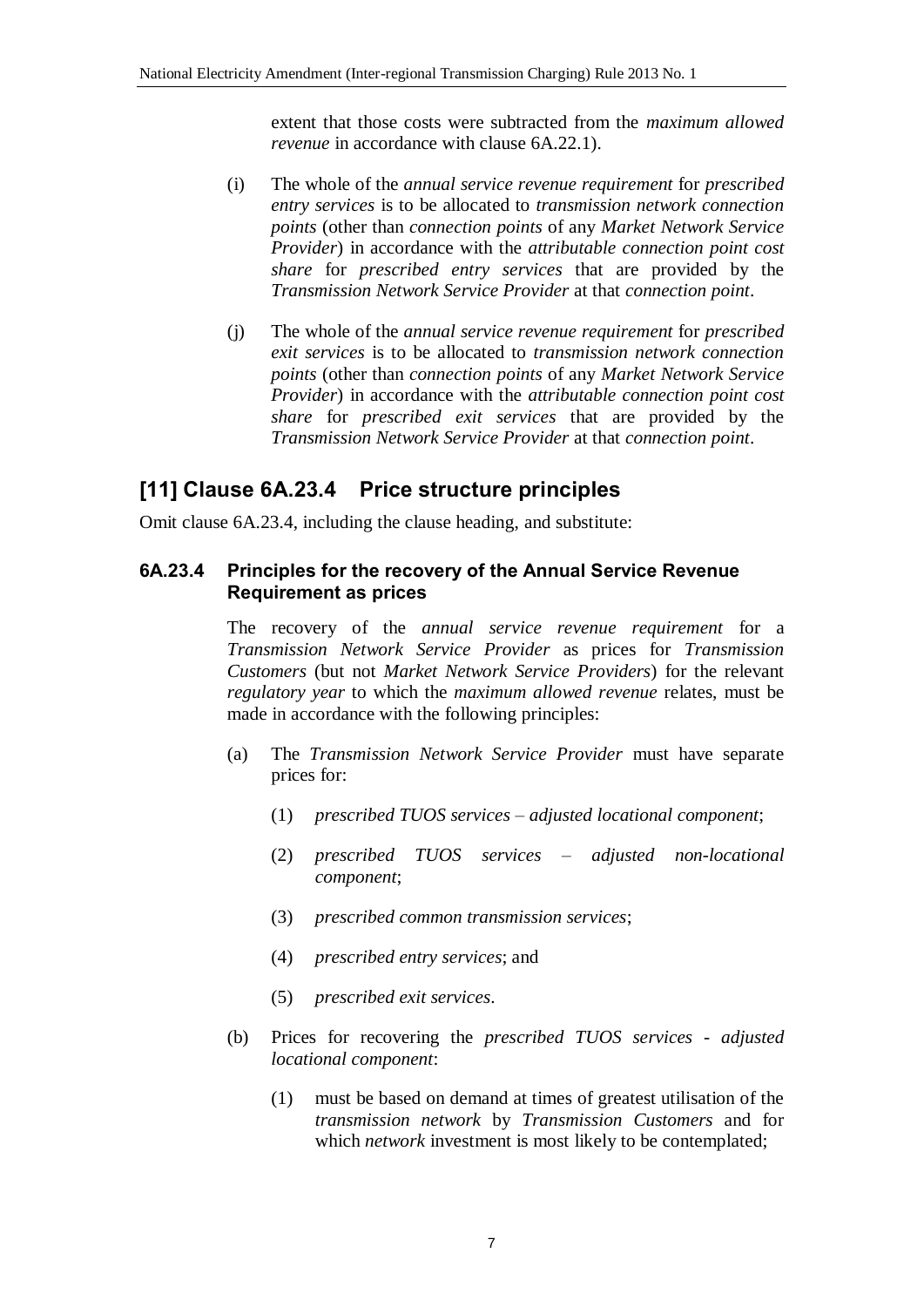- (2) subject to subparagraph (3) below, must not change by more than 2% on a *load* weighted average basis for the relevant *region* compared with the previous *regulatory year*; and
- (3) are not subject to the limitation in subparagraph (2):
	- (i) to the extent that the change in prices relate to the adjusted *modified load export charge* as referred to in clause 6A.23.3(b)(2); or
	- (ii) if, since the commencement of the previous *regulatory year*:
		- (A) the *load* at the *connection point* has materially altered;
		- (B) in connection with that alteration, the *Transmission Customer* requested a renegotiation of its *connection agreement* with the *Transmission Network Service Provider*; and
		- (C) the *AER* approved the change.
- (c) If, in the case of an increase in prices for recovering the *prescribed TUOS services* - *adjusted locational component*, the application of paragraph (b)(2) would result in a shortfall for the *prescribed TUOS services* - *adjusted locational component*, any shortfall may be recovered by increasing the *prescribed TUOS services non-locational component* under clause 6A.23.3(e)(3).
- (d) If, in the case of a decrease in prices for recovering the *prescribed TUOS services* - *adjusted locational component*, the application of paragraph (b)(2) would result in a surplus for the *prescribed TUOS services* - *adjusted locational component*, any surplus must be offset by decreasing the *prescribed TUOS services* - *non-locational component* under clause 6A.23.3(e)(3).
- (e) Prices for recovering the *prescribed TUOS services adjusted non-locational component* must be on a *postage-stamp basis*.
- (f) Prices for recovering *prescribed common transmission services* must be on a *postage-stamp basis*.
- (g) Prices for recovering *prescribed entry services* and *prescribed exit services* must be a fixed annual amount.

# **[12] Clause 6A.24.1 Pricing methodologies generally**

Omit clause 6A.24.1(b) and substitute: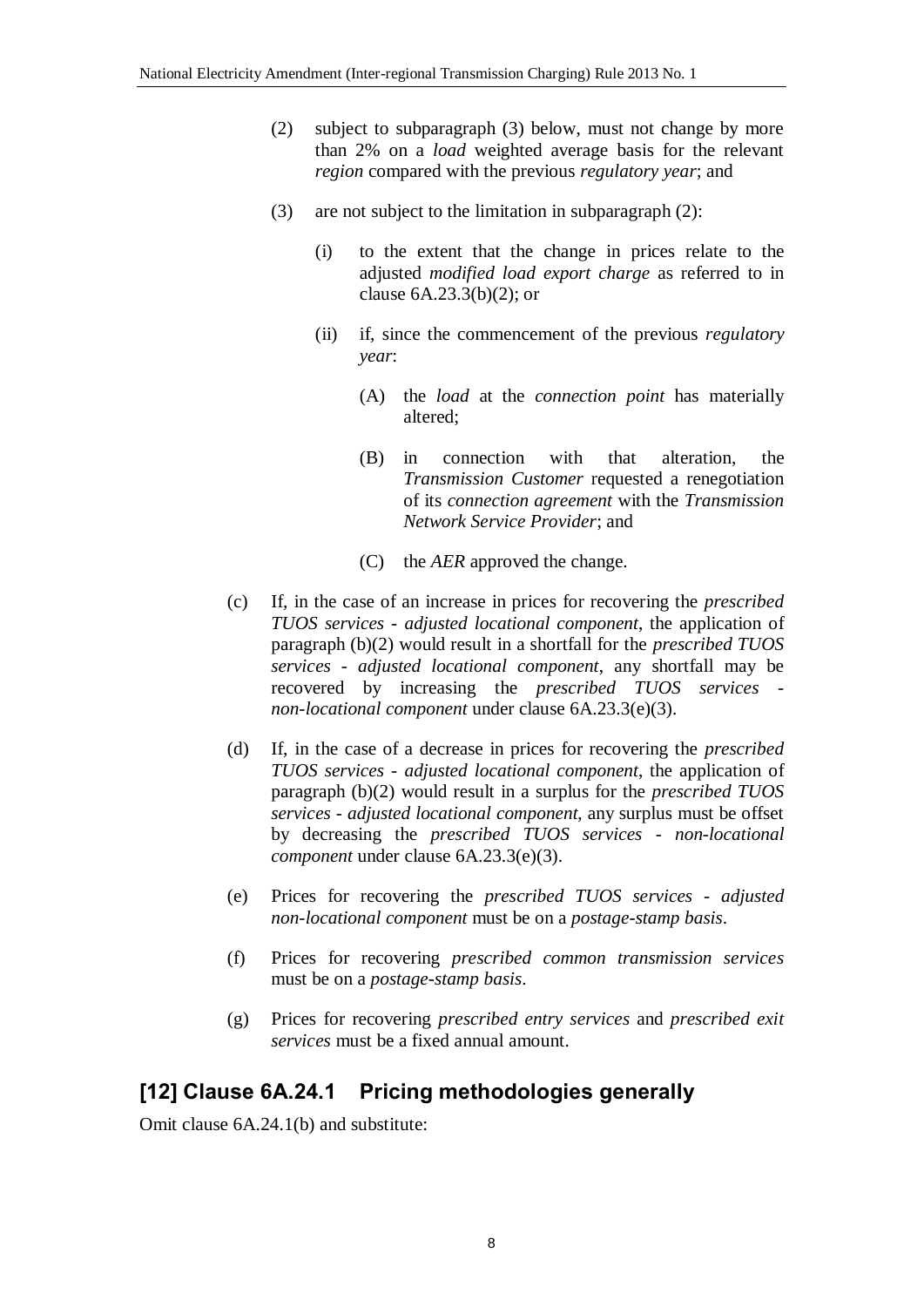- (b) A *pricing methodology* is a methodology, formula, process or approach that, when applied by a *Transmission Network Service Provider* (or a *Co-ordinating Network Service Provider* on behalf of *Transmission Network Service Providers* within a *region*):
	- (1) allocates the *aggregate annual revenue requirement* for *prescribed transmission services* provided by the *Transmission Network Service Provider* to each *category of prescribed transmission services*;
	- (2) provides for the manner and sequence of adjustments to the *annual service revenue requirement*;
	- (3) allocates the *annual service revenue requirement* to *transmission network connection points* (other than *connection points* of any *Market Network Service Provider*); and
	- (4) determines the structure and recovery of prices for each *category of prescribed transmission services* under 6A.23.4(a).

#### **[13] Clause 6A.24.1 Pricing methodologies generally**

After clause 6A.24.1(b), insert:

- (b1) In addition to complying with any other requirements under this Chapter 6A, the *pricing methodology* of a *Transmission Network Service Provider* that is the *Co-ordinating Network Service Provider* for a *region* must provide for:
	- (1) the allocation of the *AARR* for *prescribed transmission services* provided by *Transmission Network Service Providers* within that *region*, including any allocation of the *AARR* as agreed between *Transmission Network Service Providers* in accordance with clause 6A.29.3;
	- (2) the calculation of *modified load export charges* consistent with clause 6A.29A.2;
	- (3) the allocation and billing of *modified load export charges*:
		- (i) receivable by other *Co-ordinating Network Service Providers* in *interconnected regions*; and
		- (ii) payable to other *Co-ordinating Network Service Providers* in *interconnected regions*,

to each *Transmission Network Service Provider* within its *region* under clause 6A.29A.5; and

(4) the allocation of proceeds from *auctions* or a portion of *settlements residue* receivable by or payable to the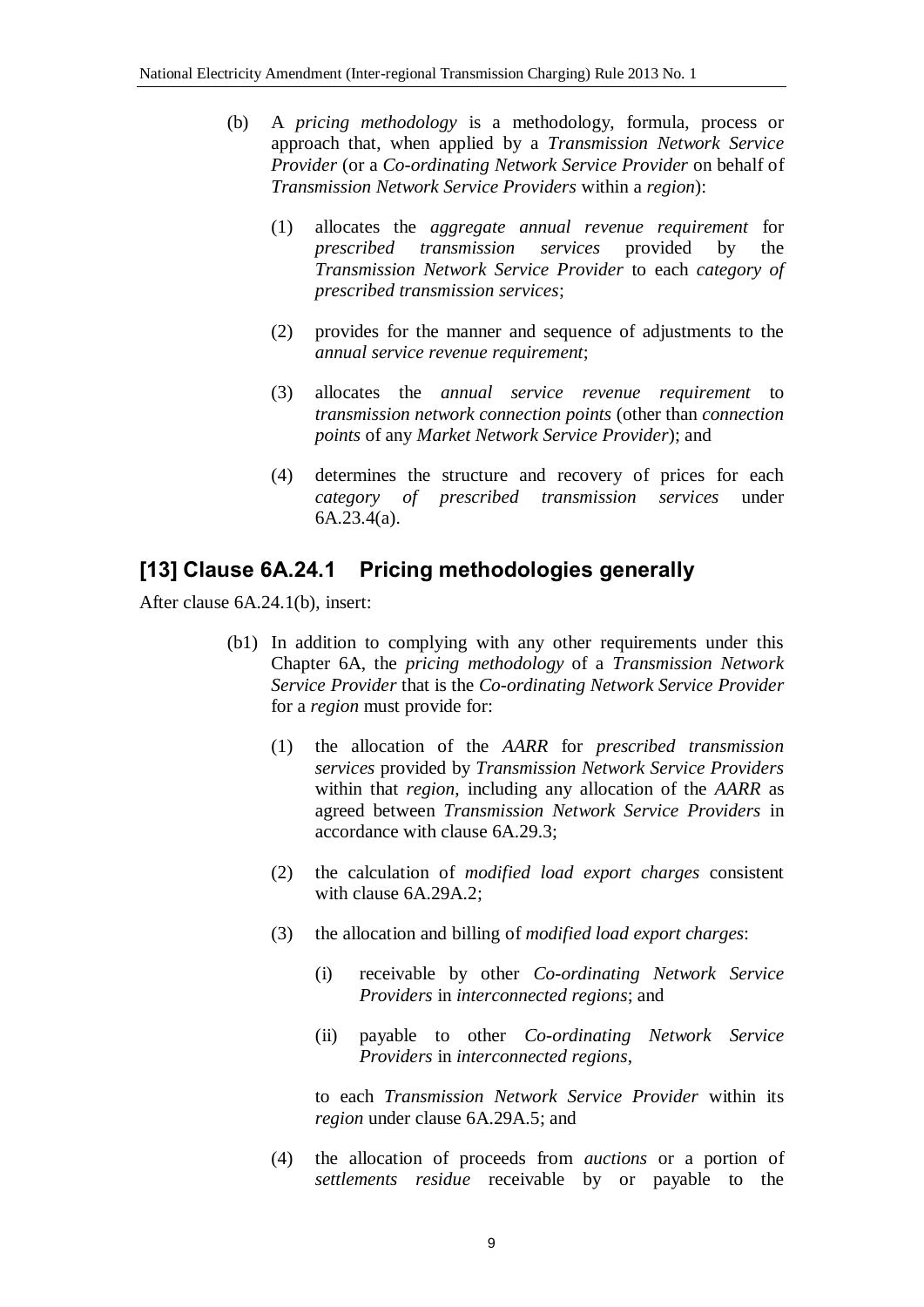*Transmission Network Service Provider* in its *region* as referred to in clause 6A.23.3(b)(1).

## **[14] Clause 6A.24.1 Pricing methodologies generally**

After clause 6A.24.1(d), insert:

(d1) Where this Chapter provides that a matter is to be determined in accordance with the *pricing methodology* of a *Transmission Network Service Provider* who is the *Co-ordinating Network Service Provider* for a *region*, then no other *pricing methodology* applies in relation to that matter.

## **[15] Clause 6A.24.2 Publication of pricing methodology and transmission network prices**

Omit clause 6A.24.2 and substitute:

A *Transmission Network Service Provider* must publish:

- (a) a current copy of its *pricing methodology* on its website;
- (b) if that *Transmission Network Service Provider* is also a *Co-ordinating Network Service Provider*, details of all *modified load export charges* to apply for the following *financial year* in accordance with the *pricing methodology guidelines* by 15 March each year; and
- (c) the prices for each of the *categories of prescribed transmission services* to apply for the following *financial year* by 15 May each year.

# **[16] Clause 6A.25.2 Contents of pricing methodology guidelines**

In clause 6A.25.2(d), omit "and" where lastly occurring.

# **[17] Clause 6A.25.2 Contents of pricing methodology guidelines**

In clause 6A.25.2(e), omit "." and substitute:

;

(f) those parts (if any) of a proposed *pricing methodology* or the information accompanying it, that will not be publicly disclosed without the consent of the *Transmission Network Service Provider*; and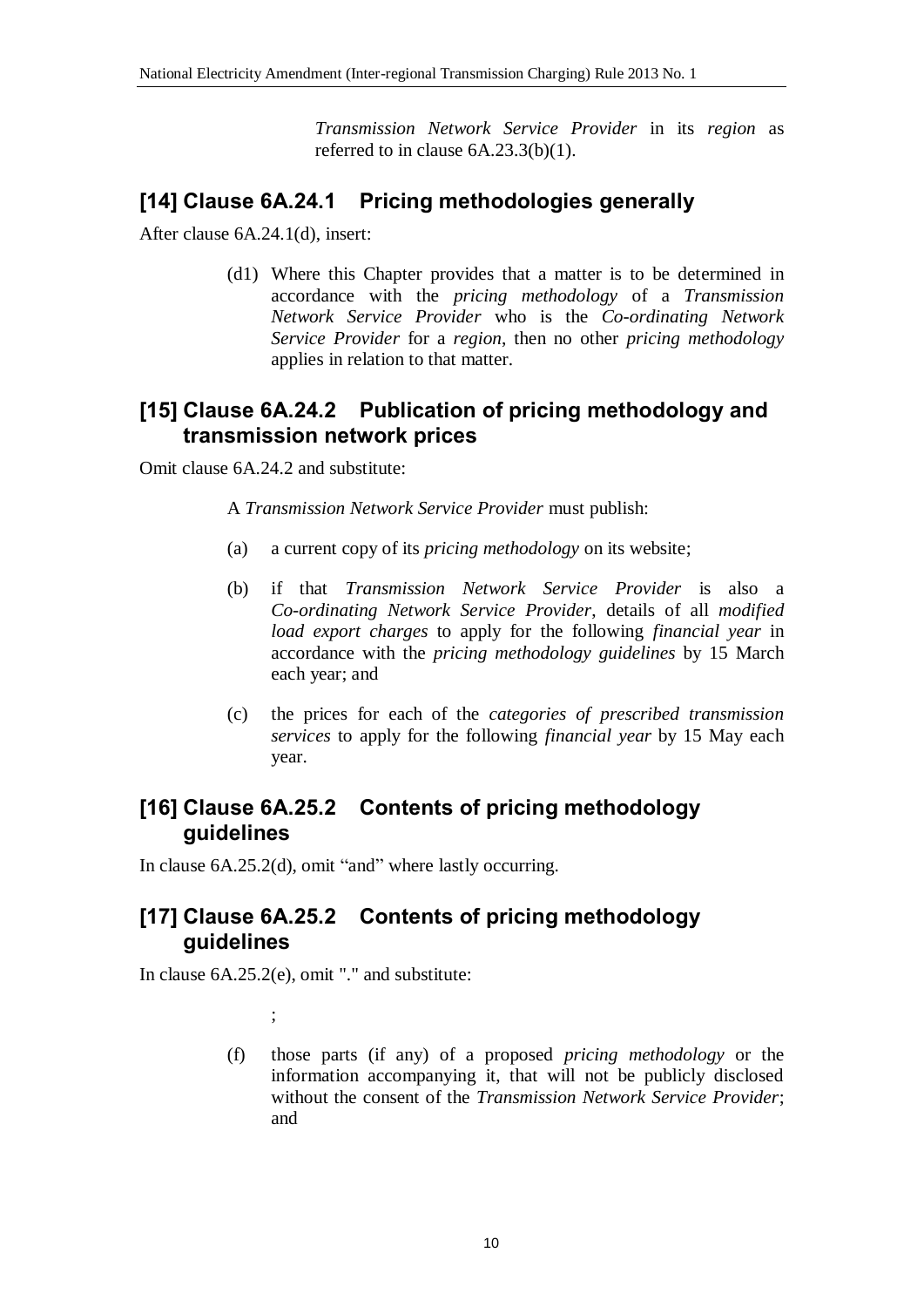- (g) the matters which *Transmission Network Service Providers* that are also *Co-ordinating Network Service Providers* must include in their *pricing methodologies* in accordance with clause 6A.24.1(b1) for:
	- (1) the allocation of the *AARR* for *prescribed transmission services* provided by *Transmission Network Service Providers* within that *region*, including any allocation of the *AARR* as agreed between *Transmission Network Service Providers* in accordance with clause 6A.29.3;
	- (2) the calculation of *modified load export charges* consistent with clause 6A.29A.2; and
	- (3) the allocation and billing of *modified load export charges*:
		- (i) receivable by other *Co-ordinating Network Service Providers* in *interconnected regions*; and
		- (ii) payable to other *Co-ordinating Network Service Providers* in *interconnected regions*,

to each *Transmission Network Service Provider* within its *region* under clause 6A.29A.5.

## **[18] Clause 6A.26.1 Agreements for prudent discounts for prescribed transmission services**

Omit clause 6A.26.1(d) and substitute:

- (d) Subject to this clause, a *Transmission Network Service Provider* who agrees to charge a beneficiary reduced charges may recover the difference between the revenue that would be recovered by the application of the maximum prices referred to in paragraph (a) and the reduced charges (the **discount amount**) from *Transmission Customers* through charges for either or both:
	- (1) the *adjusted non-locational component*; and
	- (2) *prescribed common transmission services*,

in accordance with the *Co-ordinating Network Service Provider's* or *Transmission Network Service Provider's pricing methodology* (as the case may be).

# **[19] Clause 6A.26.1 Agreements for prudent discounts for prescribed transmission services**

In clause 6A.26.1(f), after "discount amount" insert "through either or both the charges referred to in subparagraphs  $(d)(1)$  and  $(2)$ ".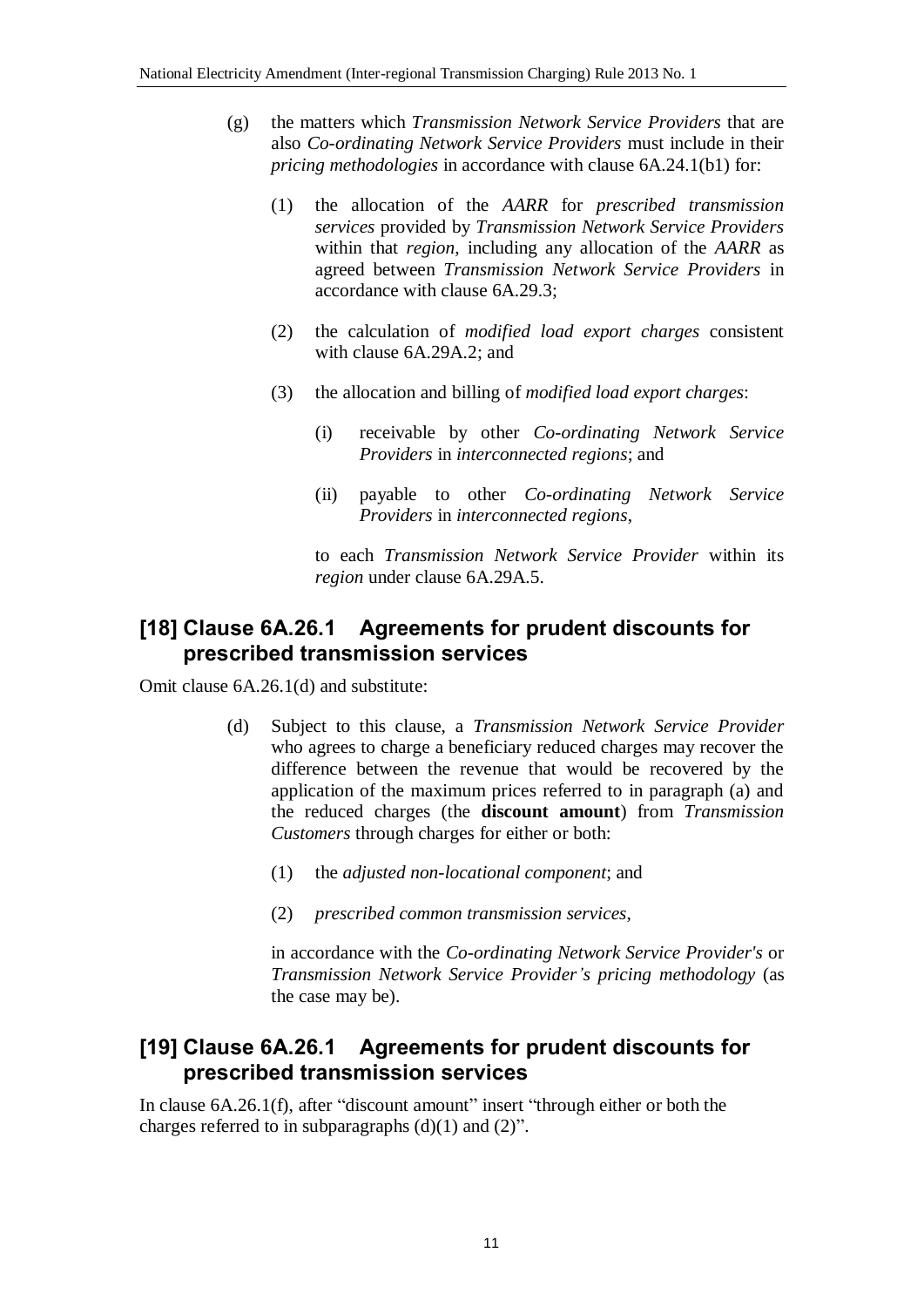### **[20] Clause 6A.26.1 Agreements for prudent discounts for prescribed transmission services**

Omit clause 6A.26.1(g) and substitute:

(g) Where for any reason the *Transmission Network Service Provider* does not recover the proportion of a discount amount that the *Transmission Network Service Provider* is entitled to recover from other *Transmission Customers* under this clause in the *financial year* in which the reduced charges apply, the *Transmission Network Service Provider* may recover the difference through charges to *Transmission Customers* for the *adjusted non-locational component* of *prescribed TUOS services* to apply in a subsequent *financial year*, in accordance with the *Transmission Network Service Provider's pricing methodology.*

# **[21] New clause 6A.27.1A Billing of modified load export charges**

After rule 6A.27, insert:

#### **6A.27.1A Billing of modified load export charges**

This rule does not apply to the process of calculating and billing *modified load export charges*, which is regulated under rule 6A.29A.

### **[22] Clause 6A.27.2 Minimum information to be provided in network service bills**

Omit clause 6A.27.2(b)(1) and substitute:

(1) charges for the *adjusted locational component* and the *adjusted non-locational component* of *prescribed TUOS services*; and

### **[23] Clause 6A.27.4 Payments between Transmission Network Service Providers**

In the clause heading after "Transmission Network Service Providers", insert "in the same region".

### **[24] Clause 6A.27.4 Payments between Transmission Network Service Providers**

Omit clauses 6A.27.4 and substitute:

(a) A *Transmission Network Service Provider* must pay other *Transmission Network Service Providers* within the same *region* an amount of revenue equal to that which it is estimated it will collect during the following *regulatory year* or *financial year* (as the case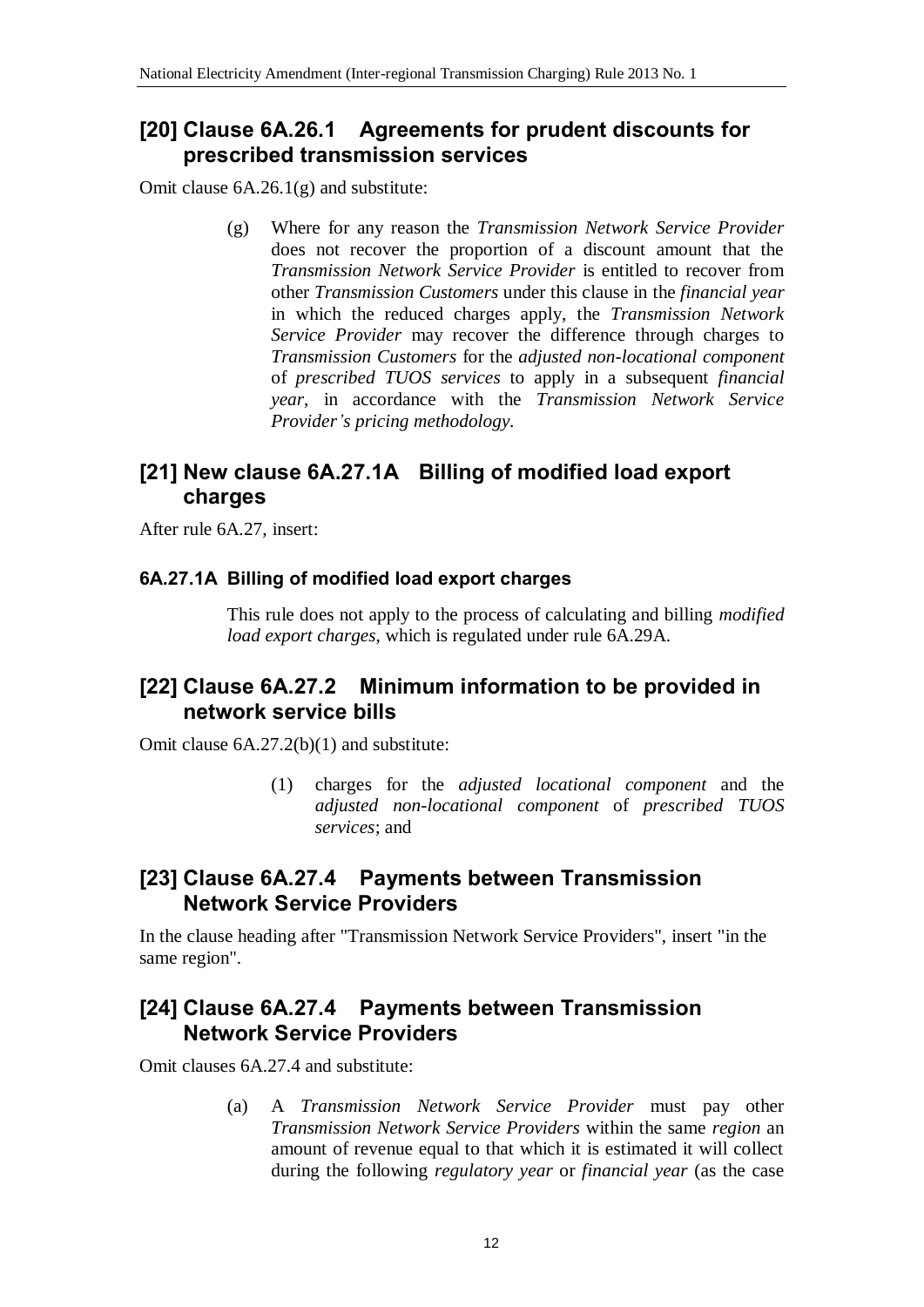may be), as charges for *prescribed transmission services* for the use of *transmission systems* owned by those other *Transmission Network Service Providers*.

- (b) The amount of any financial transfer under paragraph (a) must be determined by the relevant *Co-ordinating Network Service Provider* and paid in equal monthly instalments.
- (c) **[Deleted]**

## **[25] Clause 6A.27.5 Calculation of financial transfers between Transmission Network Service Providers**

In the heading after "Transmission Network Service Providers", insert "in the same region".

#### **[26] Clause 6A.27.5 Calculation of financial transfers between Transmission Network Service Providers**

In clause 6A.27.5(a), omit "provider's revenue to a *Transmission Customer* in relation to a *connection point* with another *Network Service Provider*" and substitute "*Transmission Network Service Provider's* revenue to a *Transmission Customer* in relation to a *connection point* with another *Network Service Provider* in the same *region*".

## **[27] Clause 6A.27.5 Calculation of financial transfers between Transmission Network Service Providers**

In clause 6A.27.5(b), after "by the *Co-ordinating Network Service Provider*", insert "for the relevant *region*".

# **[28] Clause 6A.29.1 Multiple Transmission Network Service Providers within a region**

Omit clause 6A.29.1(a) and substitute:

- (a) If *prescribed transmission services* within a *region* are provided by more than one *Transmission Network Service Provider*, the appointing *Transmission Network Service Providers* (the **appointing provider**) within that *region* must appoint a *Co-ordinating Network Service Provider* for that *region*. The *Co-ordinating Network Service Provider* is responsible for:
	- (1) the allocation of all relevant *AARR* within that *region*, including any allocation of the *AARR* as agreed between *Transmission Network Service Providers* in accordance with clause 6A.29.3;
	- (2) the calculation of *modified load export charges* and any adjustments to the charges in accordance with the *Rules*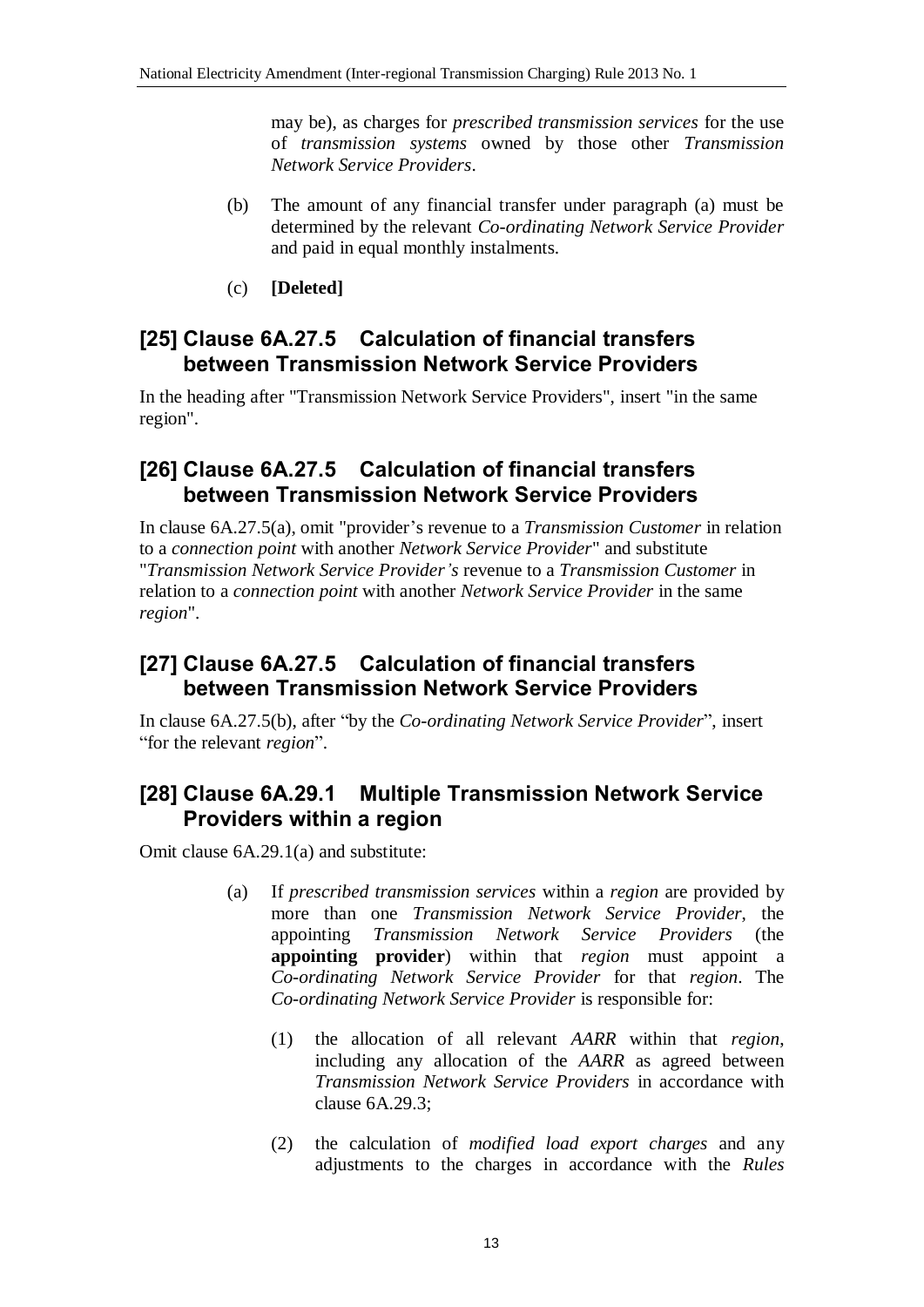payable by *Co-ordinating Network Service Providers* in *interconnected regions*; and

(3) the allocation and billing of *modified load export charges* and any adjustments to the charges in accordance with the *Rules* payable or receivable to or from *Co-ordinating Network Service Providers* in *interconnected regions* to each *Transmission Network Service Provider* within its *region*.

# **[29] Clause 6A.29.1 Multiple Transmission Network Service Providers within a region**

In clause 6A.29.1(e), omit "the proper performance of the coordination function" and substitute "the *Co-ordinating Network Service Provider* to properly perform its functions under this Part J."

# **[30] New Rule 6A.29AModified load export charges**

After rule 6A.29, insert:

#### **6A.29A Modified load export charges**

This rule sets out the arrangements for the calculation, billing and payment of *modified load export charges*.

#### **6A.29A.1 Single Transmission Network Service Provider in a Region**

For the purposes of this rule if *prescribed transmission services* within a *region* are provided by only one *Transmission Network Service Provider* then references in this rule to a *Co-ordinating Network Service Provider* is to be read as a reference to that *Transmission Network Service Provider*.

#### **6A.29A.2 Calculation of the modified load export charges**

- (a) A *Co-ordinating Network Service Provider* for a *region* must calculate the *modified load export charge* payable to it by the *Co-ordinating Network Service Provider* for each *interconnected region* in respect of the following *financial year*, by:
	- (1) calculating the amount that is 50% of the *annual service revenue requirement* for *prescribed TUOS services* for that *financial year* in the calculating *Co-ordinating Network Service Provider's region;*
	- (2) adjusting that amount by subtracting any amount estimated to be receivable by *Transmission Network Service Providers* in the calculating *Co-ordinating Network Service Provider's region* as proceeds from *auctions* or a portion of *settlements residue* (as referred to in clause 6A.23.3(b)(1));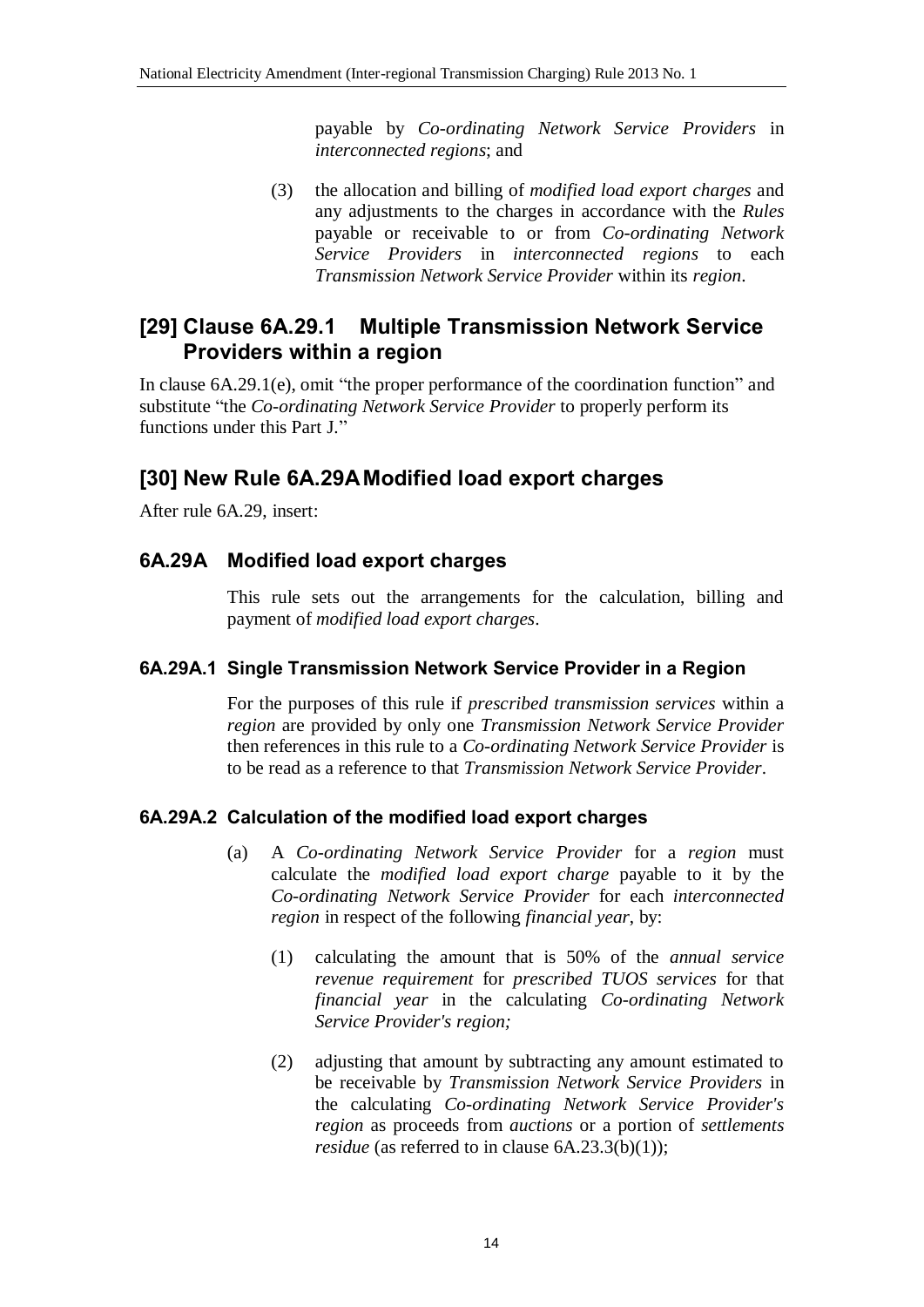- (3) allocating the adjusted amount calculated under subparagraph (2) to the *connection points* of *Transmission Customers* in its *region* and to *Transmission Network Services Providers interconnected* to its *region* (as if those *connection points* were also *connection points* of *Transmission Customers*) on the basis of their proportionate use of *transmission system* assets. The *MLEC CRNP Methodology* is the only permitted methodology for estimating the proportionate use of the relevant *transmission system* assets for the purposes of this paragraph (3); and
- (4) determining the *modified load export charge* to be recovered from the relevant *Co-ordinating Network Service Provider* as the amount allocated in accordance with subparagraph (3), to the *connection points* of *Transmission Network Services Providers* in *interconnected regions* that is based on demand at times of greatest utilisation of the *transmission network* and for which *network* investment is most likely to be contemplated.
- (b) The *MLEC CRNP methodology* is the only permitted methodology for estimating the proportionate use of the relevant *transmission system* assets as referred to in subparagraph (a)(1).

#### **6A.29A.3 Calculation of adjustments to the modified load export charge**

A *Co-ordinating Network Service Provider* for a *region* must calculate adjustments to the *modified load export charge* amount payable to it by the *Co-ordinating Network Service Provider* for each *interconnected region* in respect of the following *financial year*, in accordance with clause 6A.23.3(f).

#### **6A.29A.4 Billing the modified load export charge**

- (a) The *Co-ordinating Network Service Provider* for a *region* must issue a monthly bill in accordance with paragraph (b) to the *Co-ordinating Network Service Provider* for each *interconnected region* for the *modified load export charge* (including any adjustment made to it in accordance with the *Rules*) payable to it by that *Co-ordinating Network Service Provider*.
- (b) The bill referred to in paragraph (a) must:
	- (1) set out the total annual estimated *modified load export charge* payable by the *Co-ordinating Network Service Provider*;
	- (2) contain reasonable details of the calculation of the *modified load export charge*; and
	- (3) be issued as equal monthly instalments.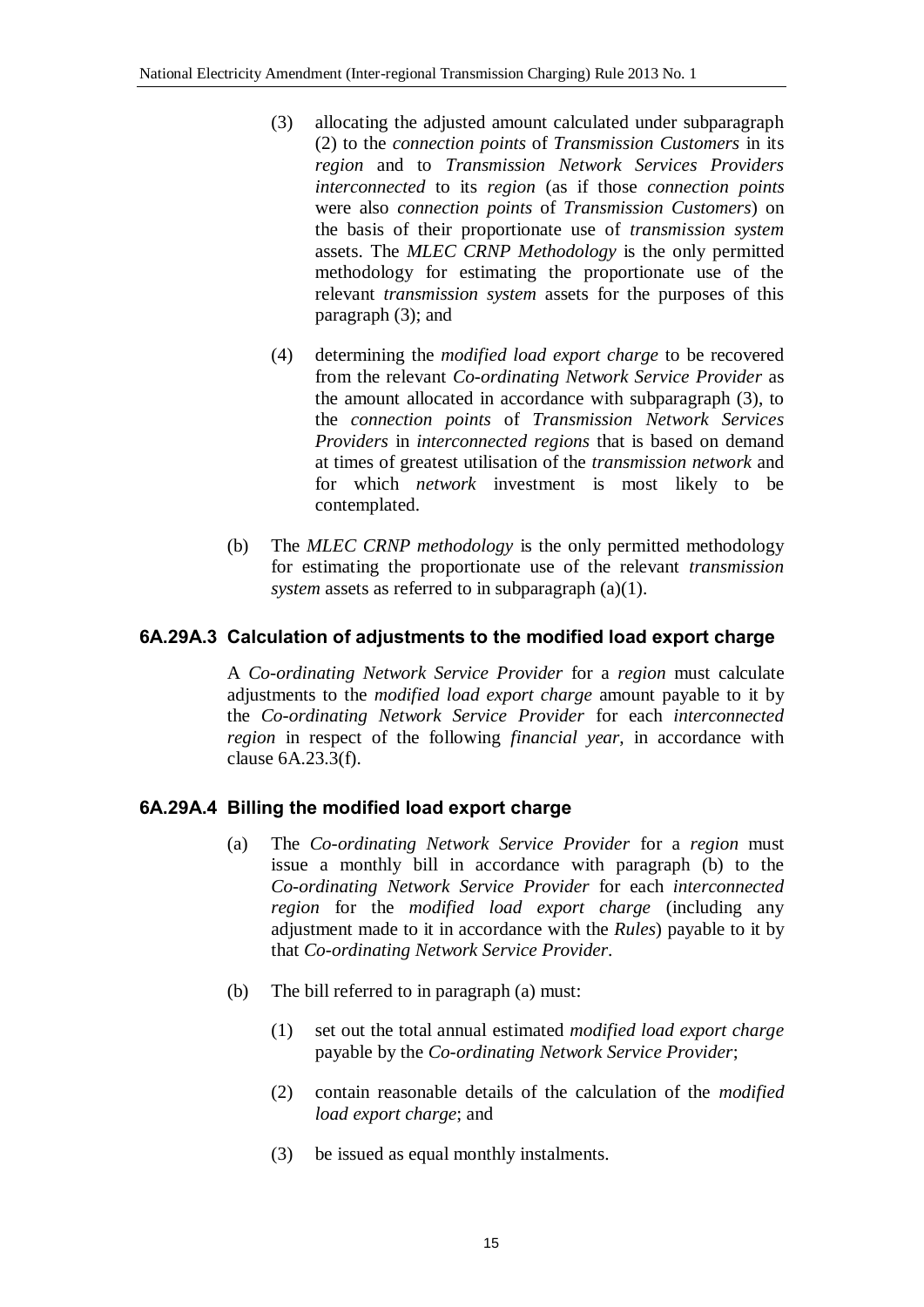- (c) A *Co-ordinating Network Service Provider* must promptly pay any amounts properly calculated as owing by it and billed under paragraph (b).
- (d) Subject to paragraph (b), *Co-ordinating Network Service Providers* may agree to such terms and conditions for billing as they consider appropriate.
- (e) Each *Transmission Network Service Provider* whose *transmission network* is located in the *region* of the *Co-ordinating Network Service Provider* referred to in clause 6A.29A.2 must provide that *Co-ordinating Network Service Provider* with such information as the *Co-ordinating Network Service Provider* reasonably requires to estimate *modified load export charges*.

#### **6A.29A.5 Allocation and billing process where multiple Transmission Network Service Providers in a Region**

Where there is more than one *Transmission Network Service Provider* in a *region*:

- (a) the *Co-ordinating Network Service Provider* for that *region* must allocate any amounts receivable by or payable to it for *modified load export charges* under this rule to each *Transmission Network Service Provider* in its *region* in accordance with its *pricing methodology*;
- (b) the *Co-ordinating Network Service Provider* must issue a bill to each *Transmission Network Service Provider* in its region the net amount of *modified load export charges* allocated as payable or receivable by the *Co-ordinating Network Service Provider* under paragraph (a) including reasonable details of the calculation of those amounts;
- (c) a *Transmission Network Service Provider* must pay any amounts properly charged and billed to it by a *Co-ordinating Network Service Provider* under paragraph (b); and
- (d) the *Co-ordinating Network Service Provider* must pay any amounts properly allocated as payable to a *Transmission Network Service Provider* under paragraph (b).

# **[31] Clause S6A.3.3 Modified CRNP methodology**

In clause S6A.3.3(3), omit "pre-adjusted".

# **[32] Clause 8.2.1 Application and guiding principles**

After clause 8.2.1(h)(14), insert: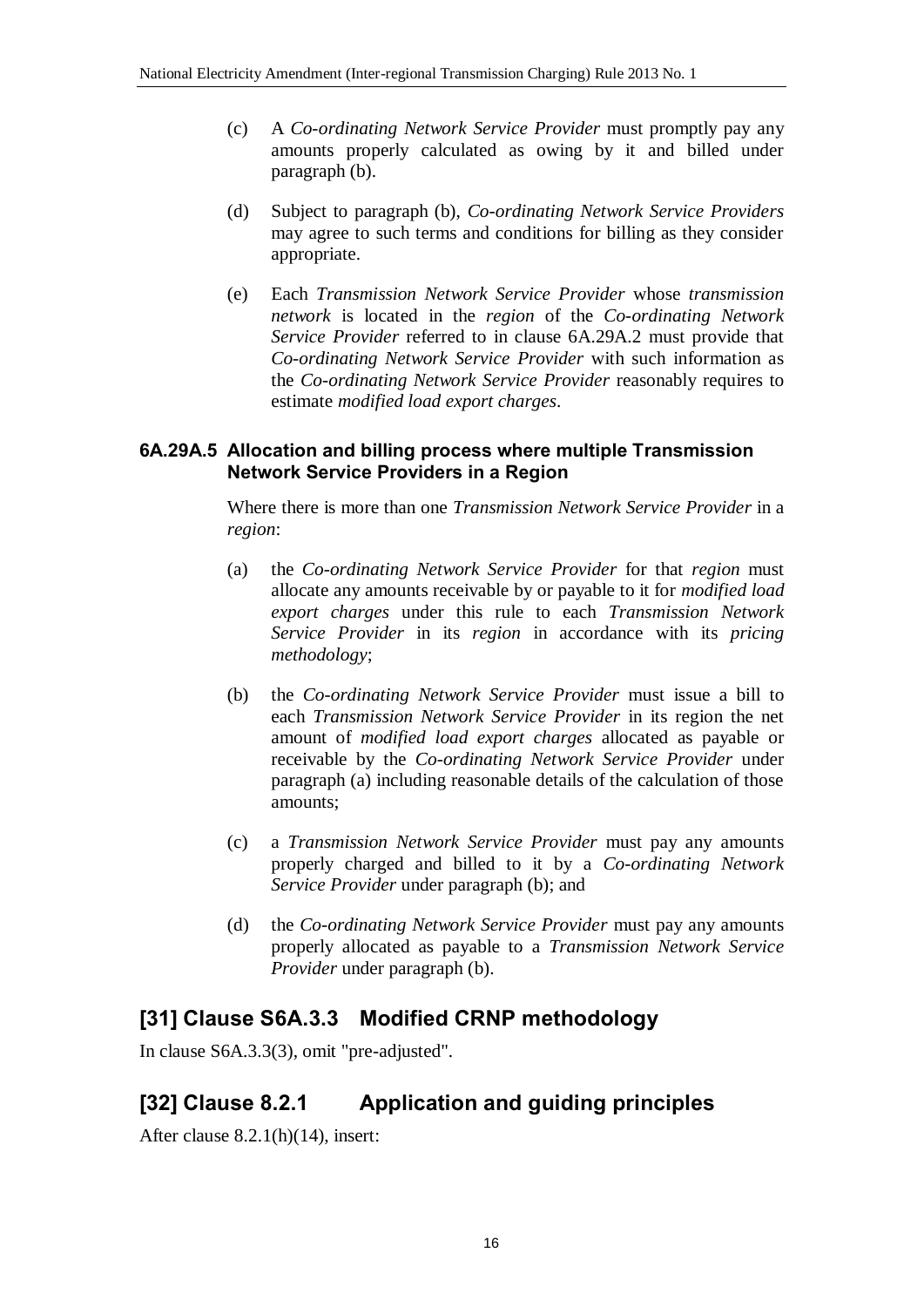(14A) a decision by a *Co-ordinating Network Service Provider* or *Transmission Network Servive Provider* (as the case may be) with regard to the provision of an estimate of the *modified load export charge* payable to each *Transmission Network Service Provider* as referred to in clause 6A.29A.2.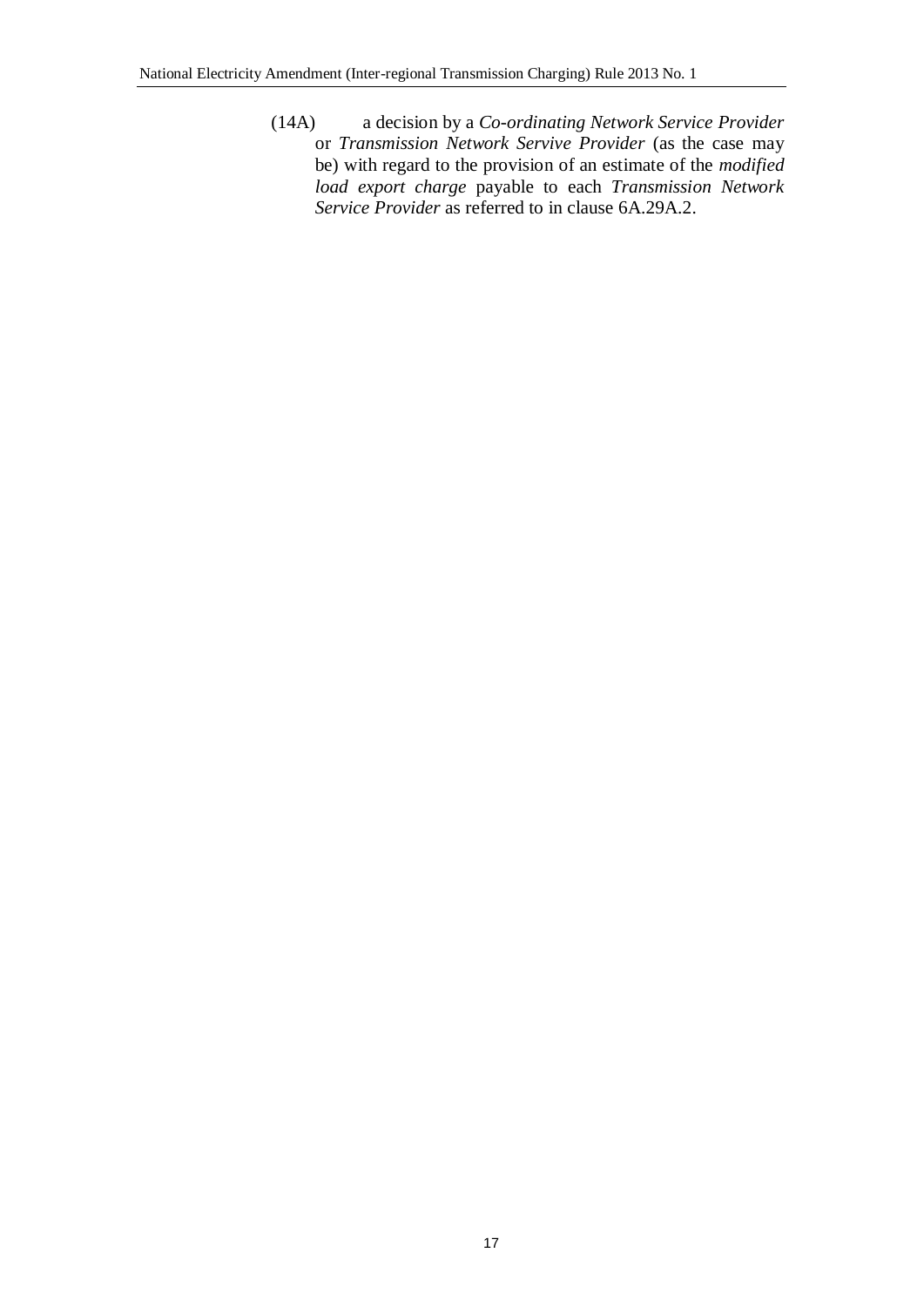#### **Schedule 2 Amendments to the National Electricity Rules**

(Clause 4)

# **[1] Chapter 10 Omitted definitions**

In Chapter 10, omit the following two definitions: *cost reflective network pricing*; and *cost reflective network pricing methodology* or *CRNP methodology* or *modified CRNP methodology*.

# **[2] Chapter 10 Substituted definitions**

In Chapter 10, substitute the following definitions:

#### *over-recovery amount*

Any amount by which the revenue earned from the provision of *prescribed transmission services* in previous *regulatory years* exceeds the sum of the *AARR* in those *regulatory years*.

#### *prescribed common transmission services*

*Prescribed transmission services* that provide equivalent benefits to

- (a) all *Transmission Customers* who have a *connection point* with the relevant *transmission network* without any differentiation based on their location within the *transmission system*; and
- (b) *Transmission Network Service Providers* in *interconnected regions*, without any differentiation based on the location of their direct or indirect *connection* or *interconnection* with the relevant *transmission system*.

#### *prescribed TUOS services or prescribed transmission use of system services*

*Prescribed transmission services* that are not *prescribed common transmission services*, *prescribed entry services* or *prescribed exit services*, and that provide specific benefits to:

- (a) *Transmission Customers* who have a *connection point* with the relevant *transmission network*, based on the location of that *connection point* within the *transmission system*; and
- (b) *Transmission Network Service Providers* who have a direct or indirect *connection* or an *interconnection* with the relevant *transmission network*, based on the location of that *connection* or *interconnection* within the relevant *transmission system*.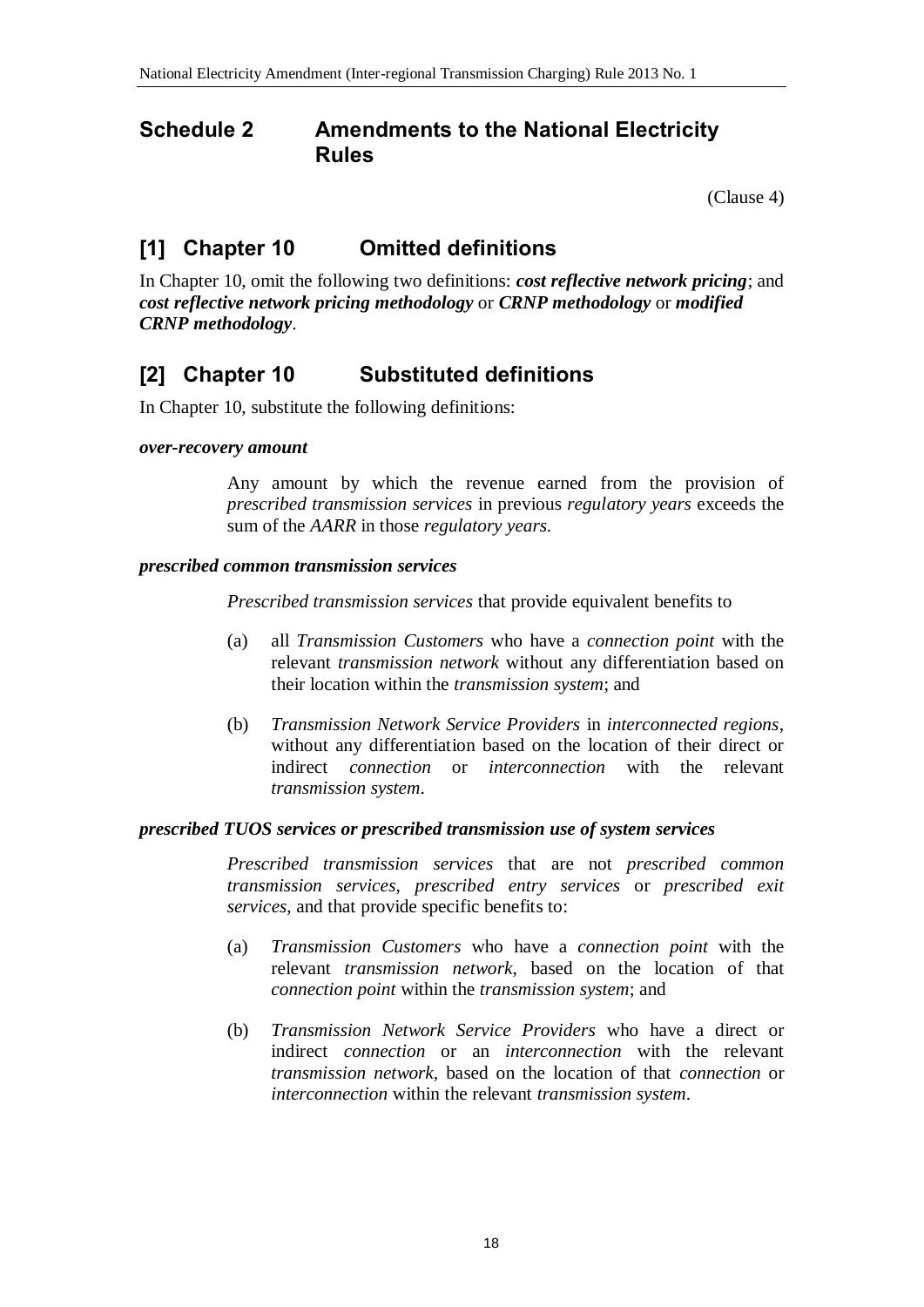#### *under-recovery amount*

Any amount by which the sum of the *AARR* in previous *regulatory years* exceeds the revenue earned from the provision of *prescribed transmission services* in those *regulatory years*.

### **[3] Chapter 10 New definitions**

In Chapter 10, insert the following definitions in alphabetical order:

#### *adjusted locational component*

Has the meaning given to it in clause 6A.23.3(b).

#### *adjusted non-locational component*

Has the meaning given to it in clause 6A.23.3(e).

#### *cost reflective network pricing methodology* or *CRNP methodology*

The cost allocation methodology set out in clause S6A.3.2.

#### *MLEC CRNP Methodology*

For the purposes of calculating the *modified load export charges*, the *CRNP Methodology* (and for the avoidance of doubt, not the *modified CRNP Methodology*) provided that each of the following is satisfied:

- (a) for the purposes of clause S6A.3.2(1), network 'costs' are attributed to all *transmission systems* assets of the relevant *Transmission Network Service Provider*; and
- (b) for the purposes of clause S6A.3.2(3):
	- (1) every *trading interval* of the previous *regulatory year* in order to determine the range of actual operating conditions from the previous *regulatory year*; and
	- (2) the peak usage of each *transmission system* asset by each *load* is used to determine the allocation of dispatched *generation* to loads from the previous *regulatory year*.

#### *modified CRNP methodology*

The cost allocation methodology set out in clause S6A.3.3.

#### *modified load export charges*

Charges received by or payable to the *Co-ordinating Network Service Provider* in a *region* by or to a *Co-ordinating Network Service Provider* in an *interconnected region* calculated under rule 6A.29A.2.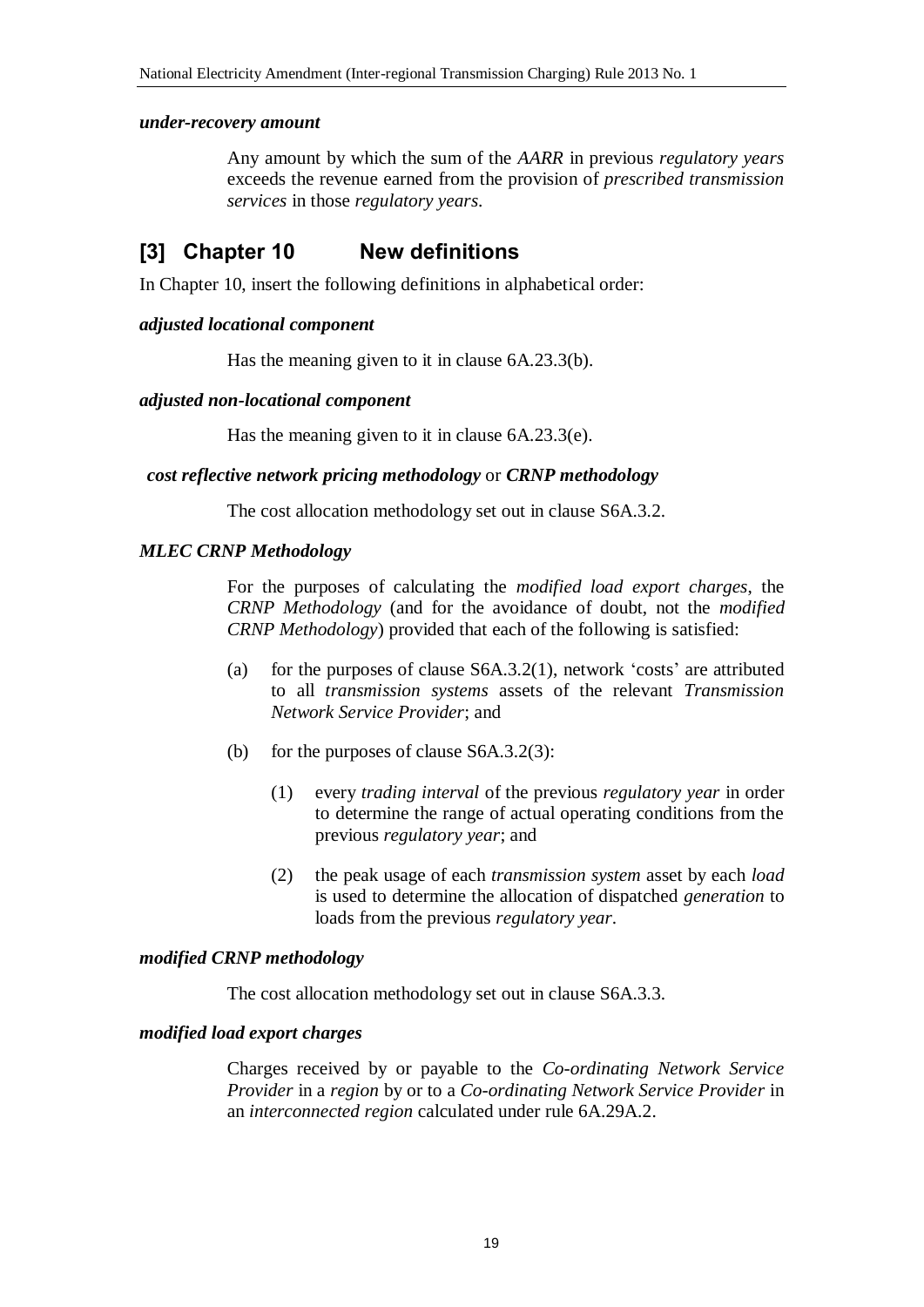#### *pre-adjusted locational component*

Has the meaning given to it in clause 6A.23.3(a).

#### *pre-adjusted non-locational component*

Has the meaning given to it in clause 6A.23.3(a).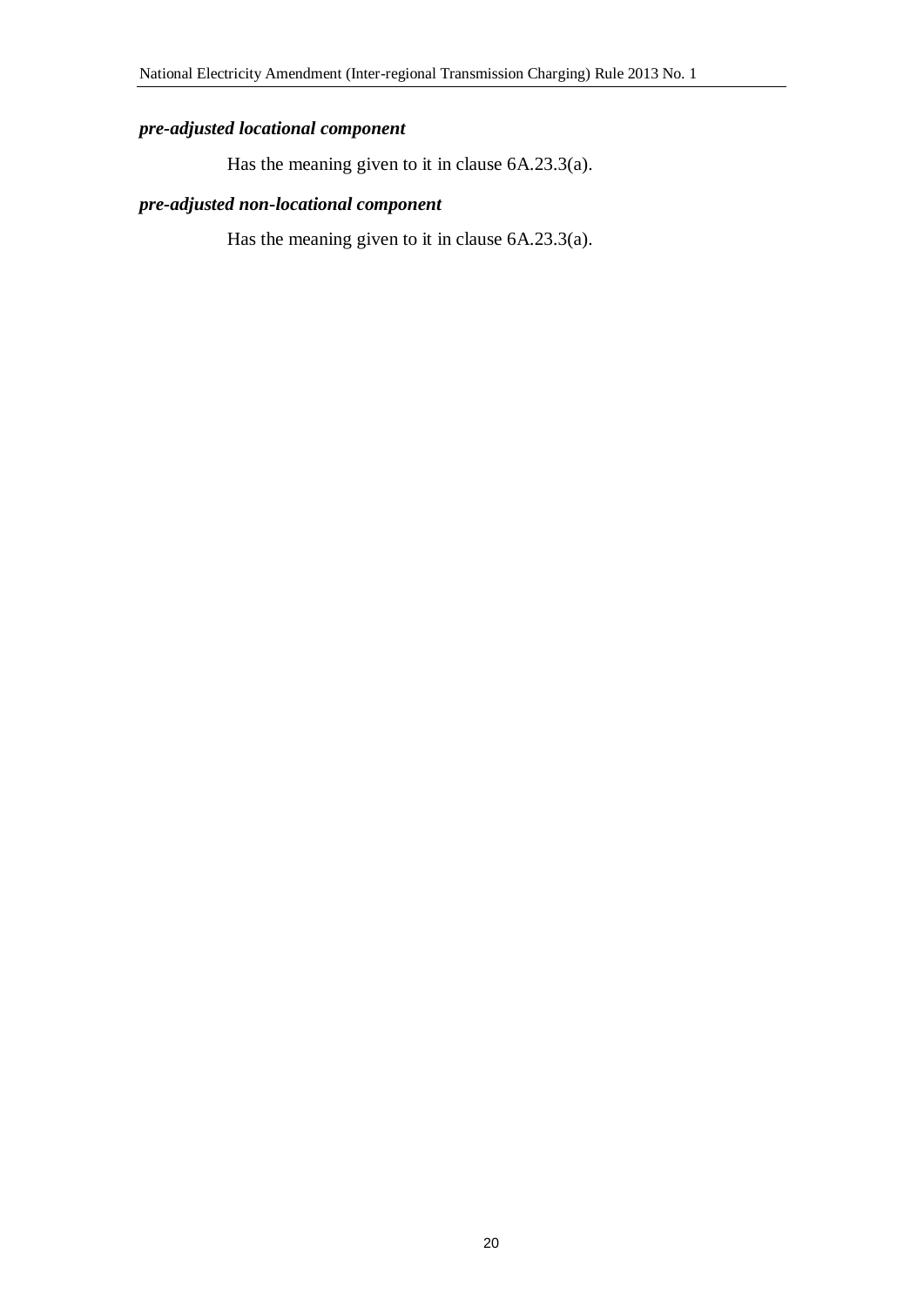#### **Schedule 3 Savings and Transitional Amendments to the National Electricity Rules**

(Clause 4)

#### **[1] Chapter 11 Savings and Transitional Rules**

After rule 11.63, insert:

#### **Part ZX Inter-regional Transmission Charging**

#### **11.64 Rules consequent on the making of the National Electricity Amendment (Inter-regional Transmission Charging) Rule 2013**

#### **11.64.1 Definitions**

For the purposes of this rule 11.64:

**Amending Rule** means the National Electricity Amendment (Inter-regional Transmission Charging) Rule 2013.

**commencement date** means the date of commencement of Schedule 3 of the Amending Rule.

**proposed amended pricing methodology** means proposed amendments to the *pricing methodology* by a *Transmission Network Service Provider* as referred to in clause  $11.64.3(a)(1)$ .

**regulatory year 1** means the first *regulatory year* of the *Transmission Network Service Provider's transmission determination* that commences after the commencement date.

**regulatory year 2** means the *regulatory year* that follows regulatory year 1.

#### **11.64.2 Amendments to the pricing methodology guidelines**

- (a) By no later than 30 September 2014, the *AER* must amend the *pricing methodology guidelines* to take into account the Amending Rule.
- (b) In amending the *pricing methodology guidelines* under paragraph (a), the *AER* must set out the basis on which a *Transmission Network Service Provider* who is also a *Co-ordinating Network Service Provider* is to publish details of *modified load export charges* that are to apply for the following *financial year* as referred to in clause 6A.24.2(b).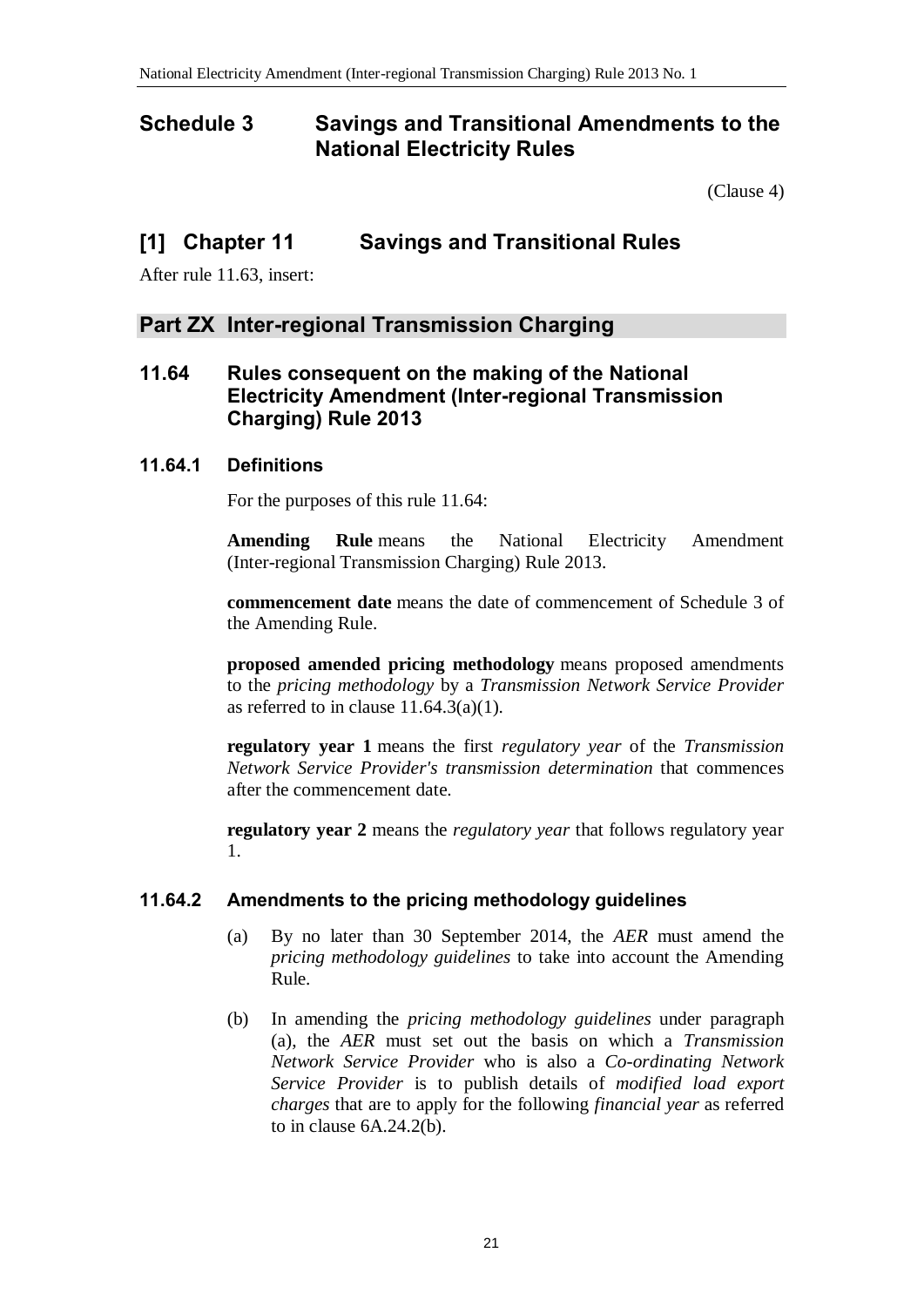#### **11.64.3 Amendments to the pricing methodologies of Transmission Network Service Providers**

- (a) By no later than 27 February 2015, each *Transmission Network Service Provider*:
	- (1) must amend their *pricing methodology* to:
		- (i) comply with the requirements of the *pricing methodology guidelines* amended under clause 11.64.2(a);
		- (ii) comply with the requirements of this Amending Rule; and
		- (iii) set out the process by which the methodology, formula, process or approach for adjustments in clause 6A.23.3(f) are proposed to be taken,

(the "proposed amended pricing methodology"); and

- (2) must submit the proposed amended pricing methodology to the *AER*.
- (b) Despite the date referred to in paragraph (a), each *Transmission Network Service Provider* must use its best endeavours to amend its *pricing methodology* in accordance with subparagraph (a)(1) as soon as practicable after the *AER* has amended its *pricing methodology guidelines* under clause 11.64.2(a).
- (c) All references in clauses  $6A.11.1$ ,  $6A.11.2$ ,  $6A.11.3$ ,  $6A.14.3(g)$  and 6A.14.3(h) to the "proposed *pricing methodology*" apply to the "proposed amended pricing methodology" submitted in accordance with subparagraph (a)(2).
- (d) Despite paragraph (c), the time specified in the invitation to make submissions on the proposed amended pricing methodology must not be earlier than 20 *business days* after its publication by the *AER*.
- (e) By no later than 60 *business days* after the relevant time referred to in paragraph (d), or as soon as practicable after that date, the *AER* must *publish*:
	- (1) notice of the making of the final decision on the proposed amended pricing methodology; and
	- (2) the final decision on the proposed amended pricing methodology, including the reasons required to be included in it.
- (f) Despite clauses  $6A.24.1(e)$ , (f) and item 2 in clause  $S6A.4.2(k)$ , a proposed amended pricing methodology that is approved by the